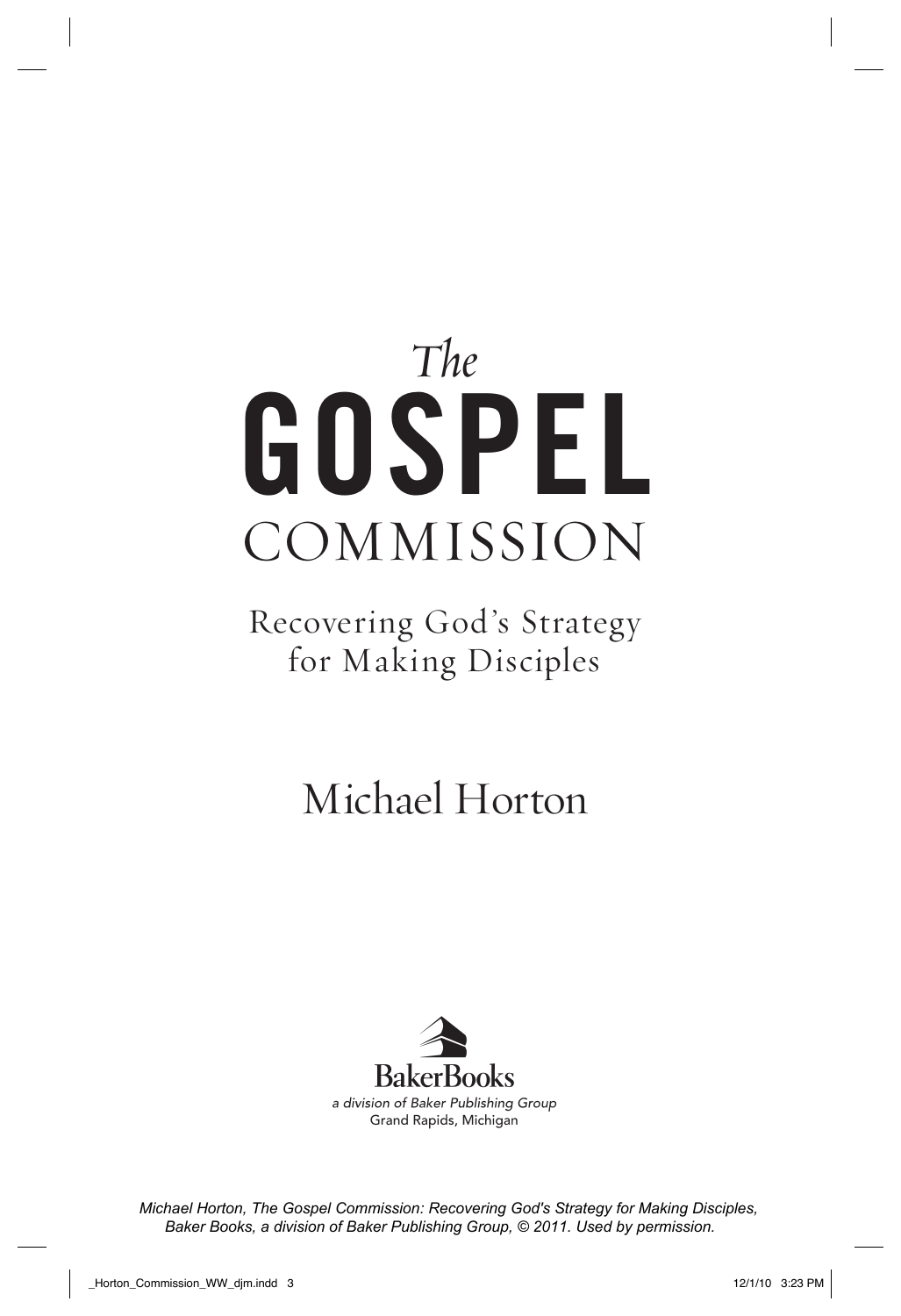© 2011 by Michael Horton

Published by Baker Books a division of Baker Publishing Group P.O. Box 6287, Grand Rapids, MI 49516-6287 www.bakerbooks.com

Printed in the United States of America

All rights reserved. No part of this publication may be reproduced, stored in a retrieval system, or transmitted in any form or by any means—for example, electronic, photocopy, recording—without the prior written permission of the publisher. The only exception is brief quotations in printed reviews.

Library of Congress Cataloging-in-Publication Data

Horton, Michael.

The gospel commission : recovering God's strategy for making disciples /

Michael Horton. p. cm. Includes bibliographical references. ISBN 978-0-8010-1389-8 (cloth) 1. Discipling (Christianity) 2. Evangelistic work. 3. Missions—Theory. 4. Mission of the church. I. Title. BV4520.H66 2011 266.001—dc22 2010043420

Unless otherwise indicated, Scripture is taken from The Holy Bible, English Standard Version, copyright © 2001 by Crossway Bibles, a division of Good News Publishers. Used by permission. All rights reserved.

Scripture quotations marked NIV are taken from the Holy Bible, New International Version®. NIV®. Copyright © 1973, 1978, 1984 by Biblica, Inc.™ Used by permission of Zondervan. All rights reserved worldwide. www.zondervan.com

Scripture quotations marked NKJV are taken from the New King James Version. Copyright © 1982 by Thomas Nelson, Inc. Used by permission. All rights reserved.

Scripture quotations marked NRSV are taken from the New Revised Standard Version of the Bible, copyright © 1989, Division of Christian Education of the National Council of the Churches of Christ in the United States of America. Used by permission. All rights reserved.

11 12 13 14 15 16 17 7 6 5 4 3 2 1

In keeping with biblical principles of creation stewardship. Baker Publishing Group advocates the responsible use of our natural resources. As a member of the Green Press Initiative. our company uses recycled paper when possible. The text paper of this book is comprised of 30% postconsumer waste.

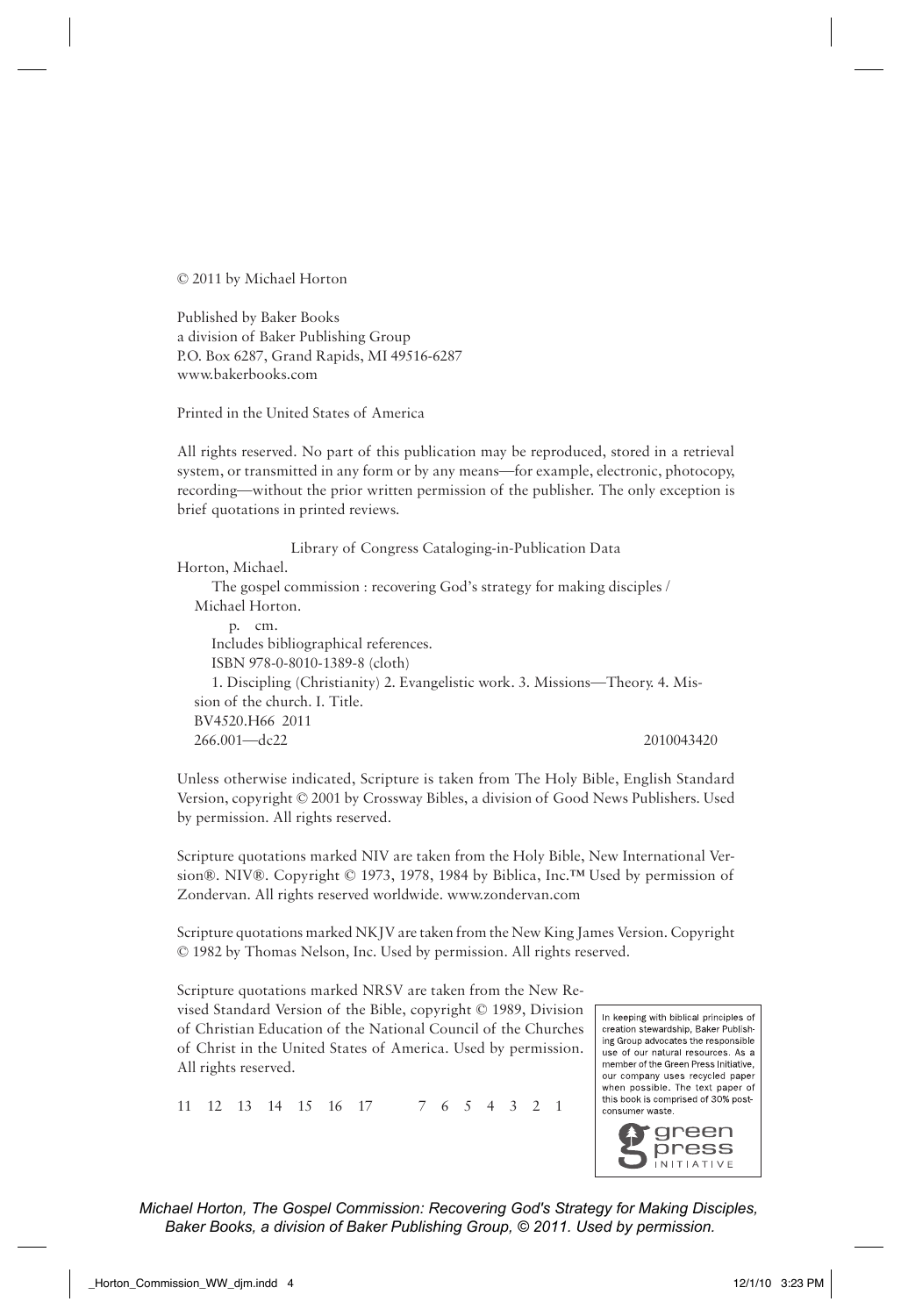### **Contents**

 Acknowledgments 6 Introduction 7

#### **Part One The Great Announcement 21**

- 1. Before You Go 23
- 2. Exodus and Conquest: The Gospel and the Kingdom 35

#### **Part Two The Mission Statement 81**

- 3. An Urgent Imperative: "Go Therefore . . ." 83
- 4. One Gospel and Many Cultures: Contextualization 114
- 5. The Goal: "Making Disciples" 133

#### **Part Three The Strategic Plan 161**

- 6. How to Make Disciples 163
- 7. Disciples and Discipline: "Teaching Them to Observe All That I Have Commanded" 189
- 8. The Great Commission and the Great Commandment: Evangelism and Social Justice 210
- 9. Mission Creep: Inventing Our Own Strategic Plan 247
- 10. Until He Comes: The Great Assurance 294

Notes 309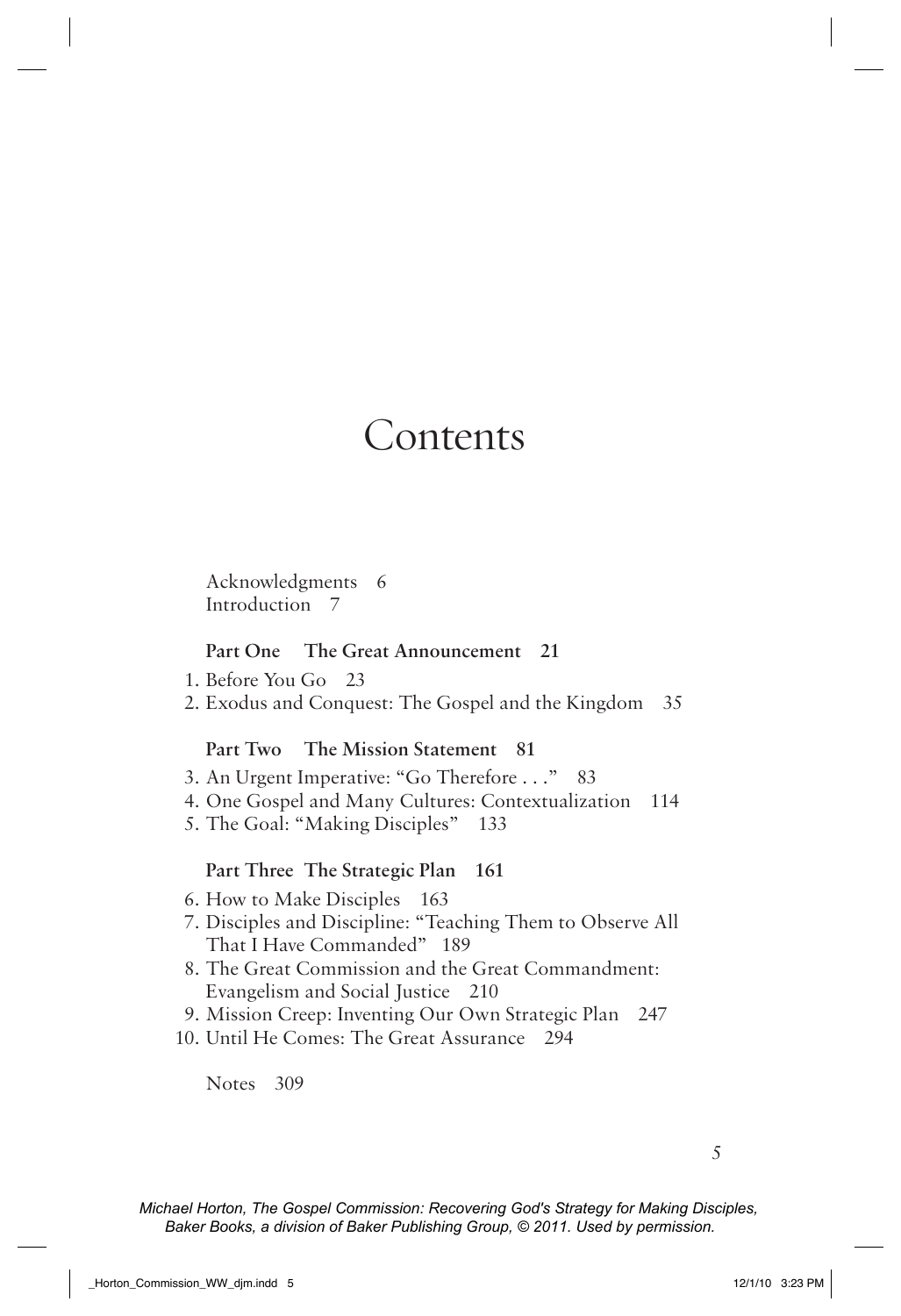### Introduction

gracious disturbance is at work in the world today. With the resurrection of Jesus Christ, the age to come has broken into this present evil age. It's not business as usual. God isn't coming alongside us to empower us for our projects of personal and social transformation. God did not become flesh and suffer an ignominious death at our hands so that we could have sprawling church campuses, programs, and budgets. There's something more profound—more radical—going on. But what is it?

In Christ, God has broken into our world of sin and death and is even now bringing the powers of the age to come into the present age by his Word and Spirit. It is a profound disturbance of our lives and our world: disorienting, dividing, and delivering us from the supposed givens of what we thought were "reality."

But for that reason, it's a *gracious* disturbance. God is interrupting the regular news to bring us a special report and through us is bringing this report to the ends of the earth. Around this news from heaven the Spirit is gathering a colony or embassy of grace in a world of fear, guilt, rebellion, and distraction. Jesus's mandate in the Great Commission is a lodestar for refocusing our mission as Christians and as churches on the central calling for this time between Christ's two comings.

Why another book on the Great Commission? Like others, I am concerned that we are being distracted in our churches today by "mis-

*Michael Horton, The Gospel Commission: Recovering God's Strategy for Making Disciples,* Baker Books, a division of Baker Publishing Group, © 2011. Used by permission.

7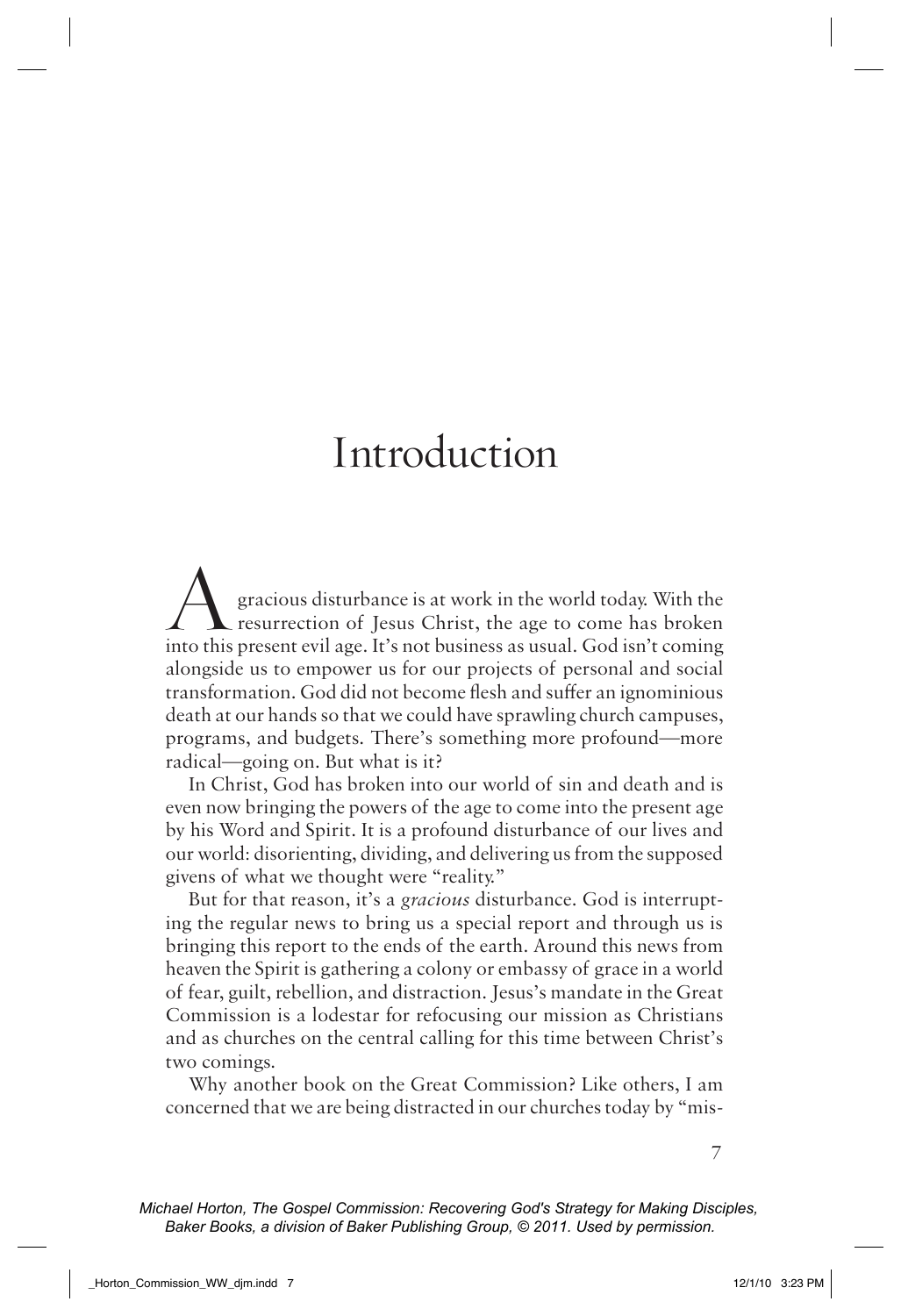sion creep." According to Wikipedia, mission creep is "the expansion of a project or mission beyond its original goals, often after initial successes." The term was originally coined in a 1993 *Washington Post* article on the UN Peacekeeping mission in Somalia, in which the writer argued that a humanitarian mission turned into a military operation which did not have clearly spelled-out goals and for which the soldiers on the ground were not prepared.**<sup>1</sup>**

In *Christless Christianity*, I paint an unflattering but documented portrait of the message that seems to pervade contemporary churches. Following closely on its heels, *The Gospel-Driven Life* focuses on the core Christian message and its radical implications for our lives in the world. My goal in *The Gospel Commission* is to call us away from mission creep, centering our discipleship and our churches on the very specific sources, goals, strategies, and methods that Christ mandated for this time between his two comings.

#### **The Empire to Which We Are Sent**

When I was growing up, nearly everyone in my immediate and extended family on both sides was raised a Southern Baptist or at least an evangelical of some sort. Today, some are hostile toward Christian institutions and official doctrine. Others affirm a childhood experience of "getting saved" with fond recollection, even if this experience is apparently irrelevant to their current beliefs and commitments. But when the conversation moves to the deep end—namely, to doctrine and discipleship (especially in relation to the church)—everybody crawls out of the pool as if someone had cried, "Shark!" Kept to the level of slogans and experiences, "spirituality" is fine. The problem is "organized religion," which usually means anything associated with actual beliefs and practices that are shared by a specific, concrete, and visible community of Christians. Some of these relatives have not been to church in years but would be deeply offended at any insinuation that they might not be Christians. So we mostly avoid the topic. They're family, but when it comes to the faith, it's easier to talk to a stranger on a plane. I could relate similar stories of friends with whom I graduated from a conservative evangelical college.

These experiences are far from unique in our culture today. This story will resonate with people who grew up in Roman Catholic, Orthodox, mainline Protestant, evangelical, and Pentecostal families.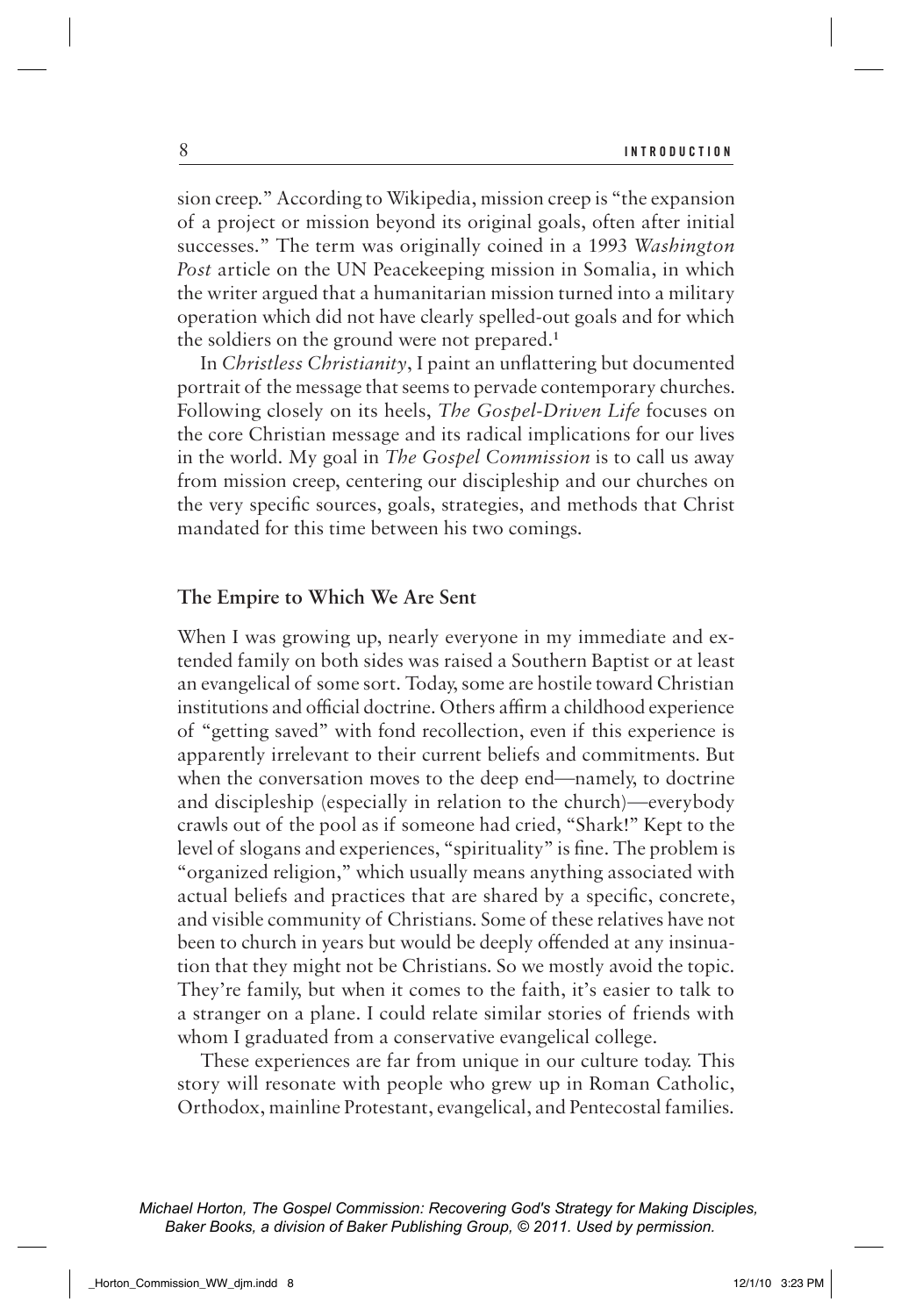In fact, it's interesting how many of America's pop culture icons have a conservative Protestant background. Ted Turner, the CNN founder who famously said "Christianity is for losers," attended a Christian school in his youth. Actress and New Age advocate Shirley MacLaine was raised in a staunch Southern Baptist home. *Playboy*'s Hugh Hefner relates, "I was a very idealistic, very romantic kid in a very typically Midwestern Methodist repressed home. There was no show of affection of any kind, and I escaped to dreams and fantasies produced, by and large, by the music and the movies of the '30s."**<sup>2</sup>**

Raised in a Progressive Missionary Baptist church, Oprah Winfrey loved to quote Bible verses and relate Bible stories—sometimes even in church, where she says she began her public career before an audience. In fact, her friends at school dubbed her "Preacher Woman." As LaTonya Taylor relates, "To her audience of more than 22 million mostly female viewers, she has become a postmodern priestess—an icon of church-free spirituality."**<sup>3</sup>**

In a denomination in which liberal is the new traditionalism, retired Episcopal bishop John Shelby Spong boasts appearances on *Larry King Live*, attacking the Christian creed with a blend of sarcasm and poor scholarship. The author of *Rescuing the Bible from Fundamentalism* (which, as it turns out, means Christianity), he was raised in a fundamentalist home and church.

Similar hostility toward "organized religion" (especially Christian orthodoxy) was evident among the pioneers of the Enlightenment and Romanticism. Thinkers like Kant, Lessing, Hume, Hegel, Schleiermacher, Feuerbach, Marx, and Nietzsche were reared in evangelical pietism. Many were children of pastors, and most of them even pursued theological studies in preparation for the ministry. Successive waves washed away layers of Christian consciousness: from the Christ of the creed to the inner experience and piety of Jesus as moral example, to the rejection finally of both—in favor of nature-mysticism or atheism.

As Unitarian rationalism spawned a homegrown Romantic movement known as American transcendentalism, writers like Henry David Thoreau and Ralph Waldo Emerson called readers to turn away from everything external in religion—Scripture, church, creeds, and sacraments—and fix their attention on "the infinitude of the private man," as Emerson put it. Not even God stands outside of us and over us, but God is simply the divine energy that pulses through all living things. In his famous "Harvard Divinity School Address" (1858), Emerson announced,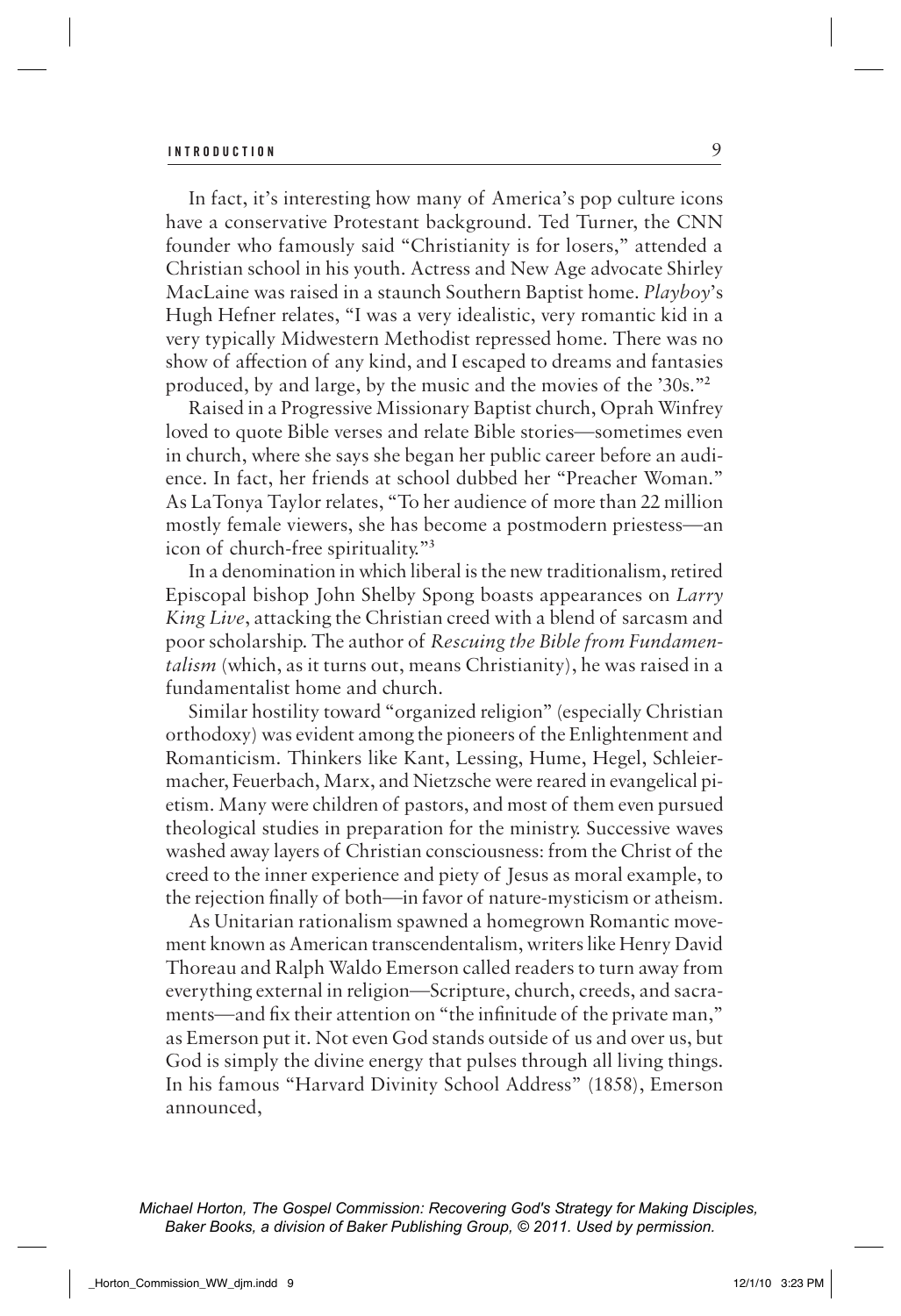The Puritans in England and America, found in the Christ of the Catholic Church, and in the dogmas inherited from Rome, scope for their austere piety, and their longings for civil freedom. But their creed is passing away, and none arises in its room. I think no man can go with his thoughts about him, into one of our churches, without feeling, that what hold the public worship had on men is gone, or going. It has lost its grasp on the affection of the good, and the fear of the bad. In the country, neighborhoods, half parishes are signing off, to use the local term.**<sup>4</sup>**

Meanwhile, on the American frontier, revivalism was also turning attention from God and his grace to the inner experience, free will, and moral action of the human being.

In many ways, this long march of secularism (or at least "spiritual but not religious" approaches) should be seen less in terms of the invasion of a foreign army than as a teenage rebellion in the evangelical house.

Of course, part of the hostility is directed at the particular claims of the faith, but I would venture to say that most of those who have turned to eclectic spiritualities, agnosticism, or atheism today are not reacting against a clearly understood Christian creed. Often they refer to their upbringing as involving strictness combined with hypocrisy. For a host of reasons—real and imagined—growing up in a Christian environment is perceived by many of our contemporaries as a negative experience.

Surrounded by people who are pretty much like ourselves, we can easily see the mission field as a distant place to which we send heralds. However, all of that has changed. Our lives are bound up socially with non-Christians. Some have experienced the church as a negligible or even harmful influence in their past. Many of us have experienced enough of that ourselves to sympathize with them. Like any family, churches can be embassies of grace or prisons—and much in between. However, in my own experience at least, today we are more likely to encounter people (at least those of post–baby boom generations) who only know "Christianity" from TV preachers and political debates.

The challenges that have drawn me back to a close examination of the Great Commission are not primarily external attacks of "secular humanists" but a gradual decline in the health of evangelical witness in American churches. Secularization—that is, the gradual conformity of our thinking, beliefs, commitments, and practices to the pattern of this fading age—is not just something that happens *to* the church; it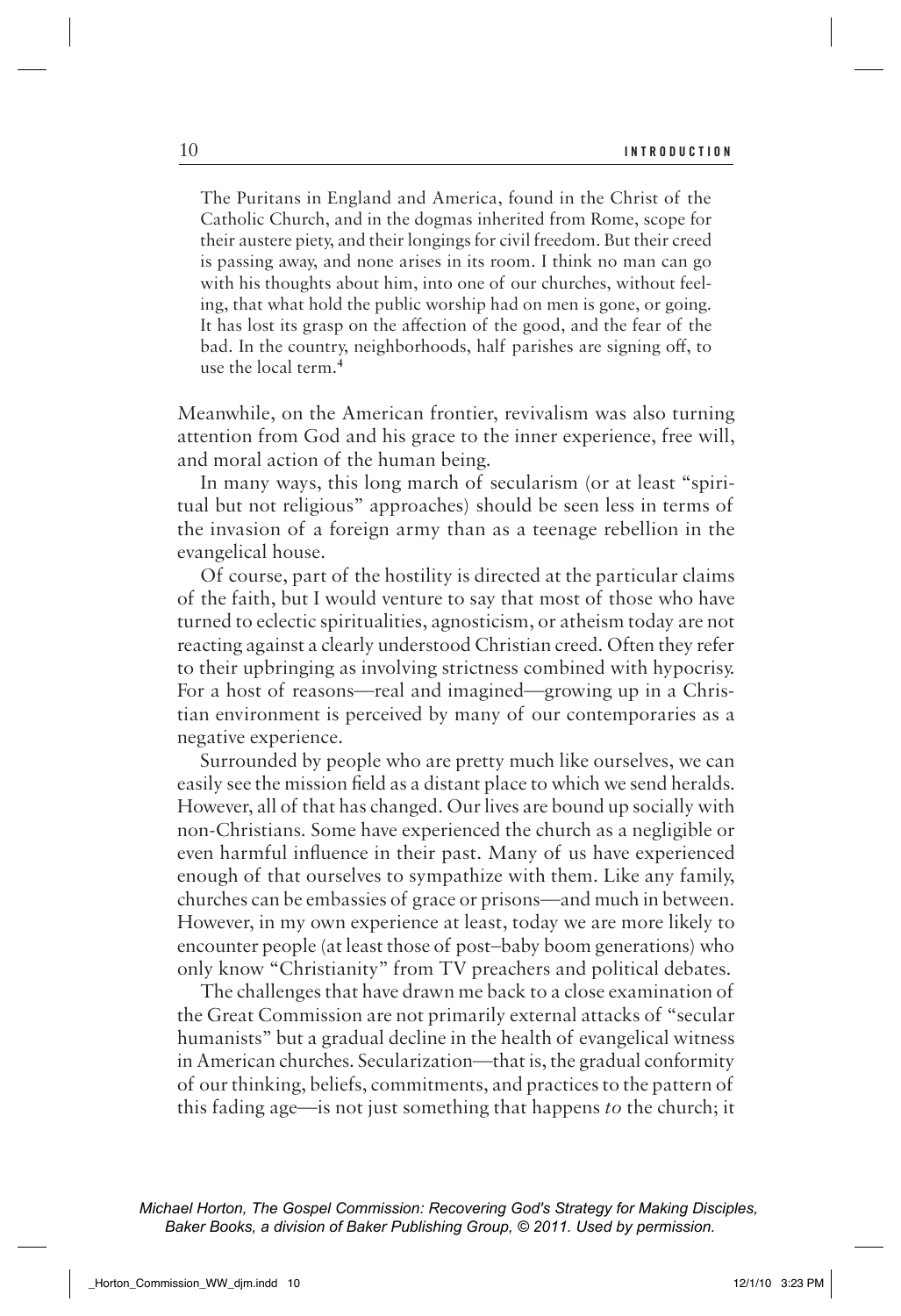is something that happens *in* the church. In fact, it's difficult to think of secularism as anything other than a Christian heresy.

In its lust for cultural relevance, mainline Protestantism squandered its inheritance. Conservative Protestants today are also in danger, not so much of being attacked by New Atheists as of surrendering a robust confidence in God and his Word to a culture of marketing and entertainment, self-help, and right-wing and left-wing political agendas. If mainline bodies sold their birthright to the high culture, are evangelicals in danger of selling theirs to popular culture?

The growth of evangelical churches throughout the baby boomer era has tapered off and shows signs of precipitous decline. According to one study, 60 percent of American young adults raised in the church are no longer active participants (much less members) in their twenties.**<sup>5</sup>** While many Christians abandoned mainline Protestant denominations for evangelical churches, a growing trend is reported of evangelicals quitting church altogether.**<sup>6</sup>** While cautioning against overly dramatic conclusions, researcher Ed Stetzer observes, "Southern Baptists, composing the largest Protestant denomination in the United States, have apparently peaked and are trending toward decline. The same is true of most evangelical denominations." He adds, "The bigger concern is that people who identify themselves as Christians (and even evangelicals) do not evidence the beliefs historically held by Christians."**<sup>7</sup>**

Instead of reaching the lost, are we losing the reached? Or are those reared in our own churches being truly reached in the first place? Do they know what they believe and why they believe it? Are we making disciples even of our own members—our own children—much less the nations?

Add to this massive group of burned-out Protestant, Catholic, and Jewish Americans the rediscovery of Eastern religions in the 1970s and the burgeoning religious diversity of our neighborhoods, and we have a pretty good idea of the challenges and opportunities before us as we hear and explore our Lord's Great Commission.

But the promise is not only "for you and for your children"; it is also "for all who are far off, everyone whom the Lord our God calls to himself" (Acts 2:39). The "other" is no longer an abstraction, an anonymous category of "the lost," in which religious identity often gets caught up with ethnic, cultural, and even political differences. Similar to the early days of the church, it is more apparent today that "those who are far away" may be living next door or even under our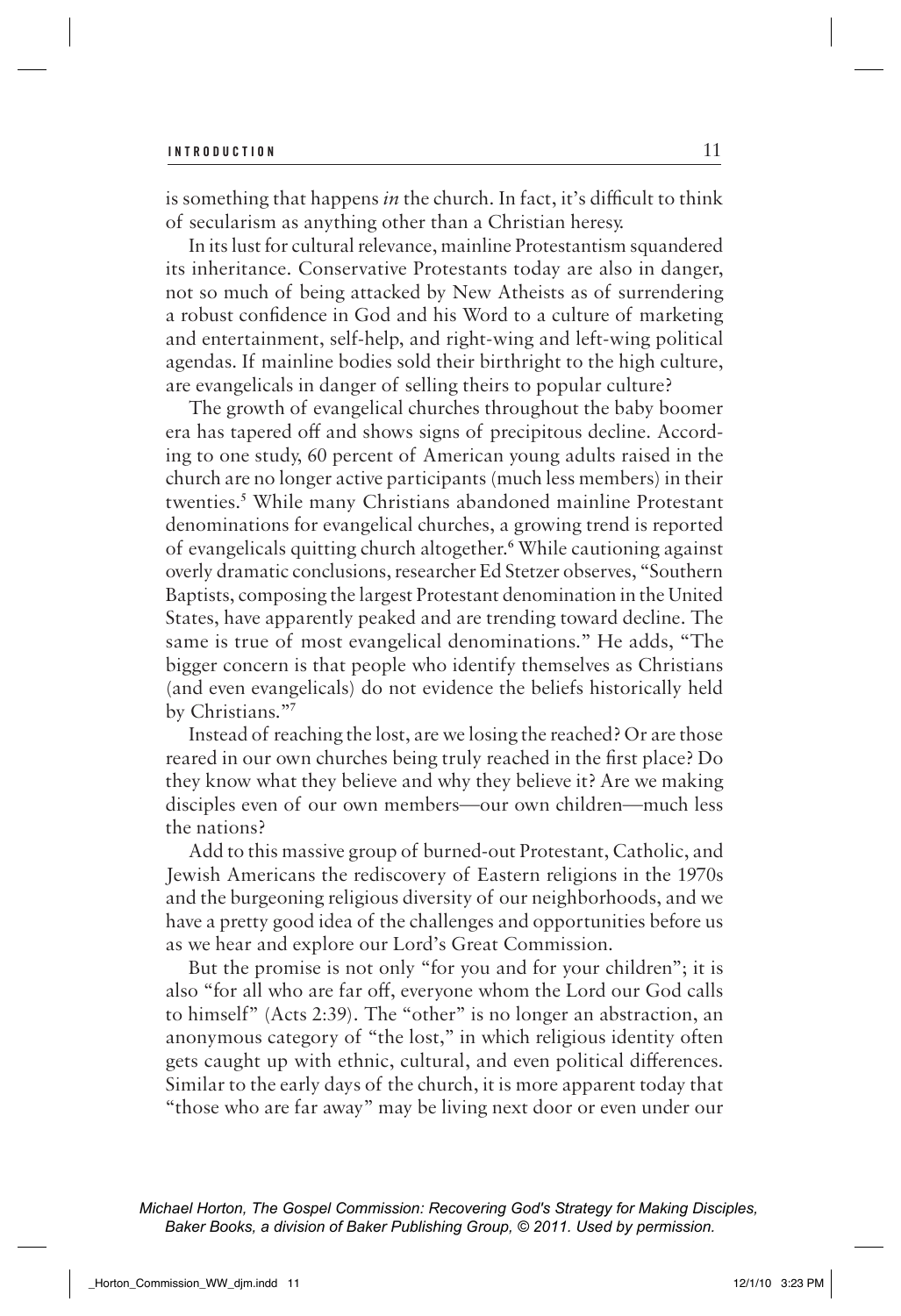own roof. In this context, we can no longer just *assume* that these wonderful people who enrich our lives are "strangers to the covenants of promise, having no hope and without God in the world" (Eph. 2:12). We have to be *convinced* of this all over again, persuaded by the clear testimony of Scripture. The fact of religious pluralism has always been with us, but now we are staring it in the face in our daily lives.

#### **The Embassy of Peace**

It's not surprising that the church shares with secular politics terms like "mission," "ministry," and "ministers." In state diplomacy, a mission can be a specific course of action or a permanent office, such as an embassy or consulate. The same is true of the church. It is both a *people* deployed with a task and a *place* where God is at work through official structures and offices. Diplomats, ambassadors, official heralds appointed by the head of state to announce something of great significance for individuals and for the whole world—this is the analogy that the New Testament employs for the work of fulfilling the Great Commission. Even the term "gospel" was a secular term in Greek that referred to the good news that an official was sent to announce back in the capitol: namely, that there had been victory on the battlefield.

Ambassadors do not create their own policies, usurping the role of their head of state. They do not negotiate the terms of the peace treaty, but communicate them. They are under orders. Ambassadors aren't merely private individuals who share their personal beliefs and experiences with others. They do not send themselves, but are officially commissioned and sent. The apostles were sent directly from Christ, as "eyewitnesses of his majesty" (2 Peter 1:16; see also Luke 1:2), while the ordinary ministers like Timothy were trained and then called and commissioned by Christ "when the council of elders [*presbyterion*] laid their hands on you" (1 Tim. 4:14). Christ still sends his ambassadors out on his mission, proclaiming the Good News, baptizing, and teaching everything that Christ commanded. And he still calls his whole body to witness to God's saving love in Jesus Christ through word and deed.

The Great Commission is given within the wider context of the covenant of grace that was initiated with God's promise of a redeemer in Genesis 3:15, reaffirmed in the covenant with Abraham, and fulfilled in the new covenant. In the political treaties of the ancient Near East,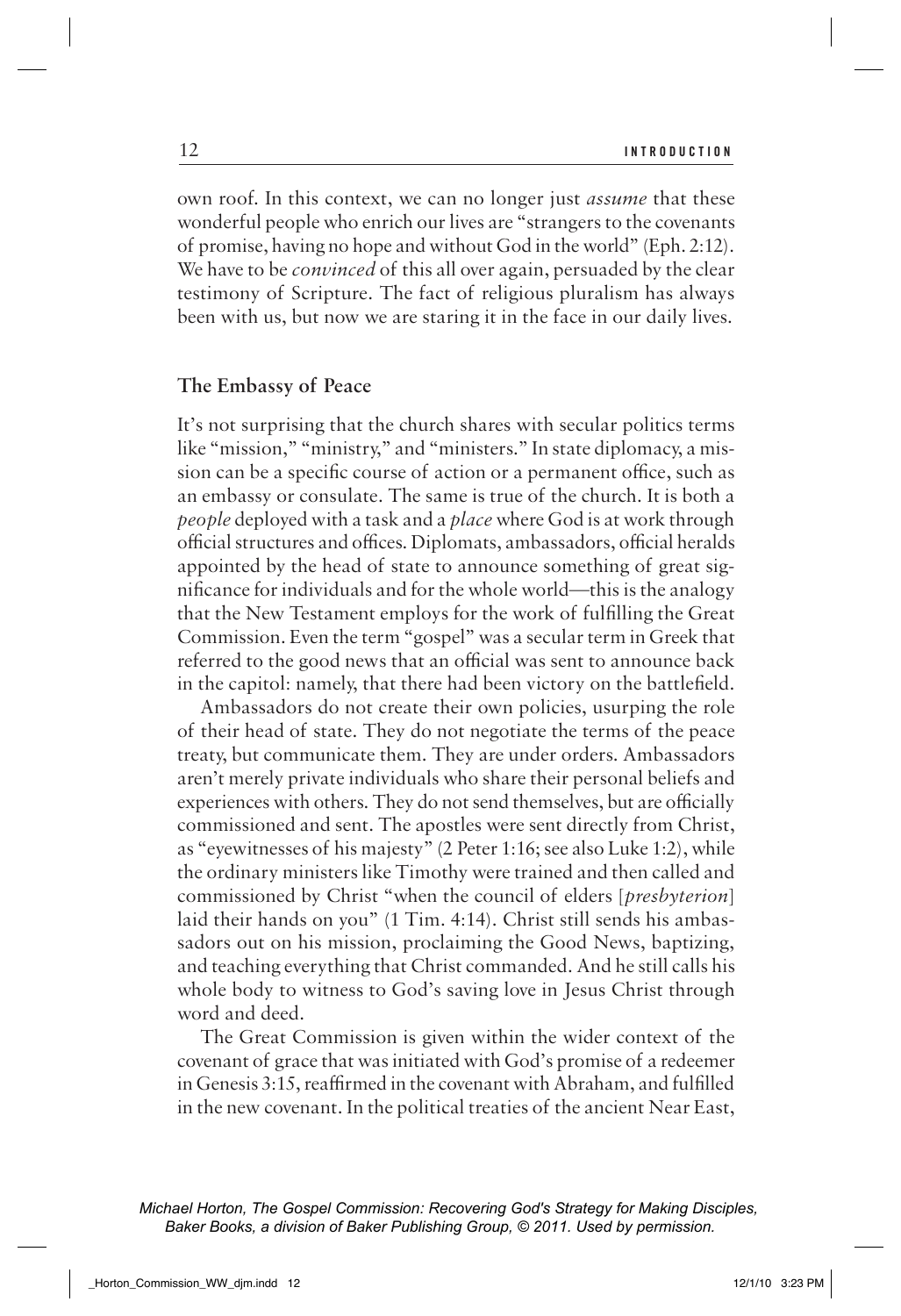a great king (emperor) would graciously deliver a smaller kingdom from invaders and then incorporate that kingdom into his empire. In these treaties, there was a clause that gave the lesser king the right to invoke the great king in the case of future threats. It was referred to as "calling on the name of (the great king)."

This political relationship became the template for the covenant of grace. Quoting Joel 2:32, Paul declares, "For 'everyone who calls on the name of the Lord will be saved'" (Rom. 10:13). We do not have to attempt to ascend to the heavens or descend into the depths to attain salvation; rather, God comes down to us, not only rescuing us but delivering the Good News that reconciles us to him. Paul adds the following links in the chain of his argument:

How are they to call on him in whom they have not believed? And how are they to believe in him of whom they have never heard? And how are they to hear without someone preaching? And how are they to preach unless they are sent? As it is written, "How beautiful are the feet of those who preach the good news!" . . . So faith comes from hearing, and hearing through the word of Christ. (Rom. 10:14–15, 17)

The church is Christ's embassy in the world. Elsewhere Paul relates,

All this is from God, who through Christ reconciled us to himself and gave us the ministry of reconciliation; that is, in Christ God was reconciling the world to himself, not counting their trespasses against them, and entrusting to us the message of reconciliation. Therefore, we are ambassadors for Christ, God making his appeal through us. We implore you on behalf of Christ, be reconciled to God. For our sake he made him to be sin who knew no sin, so that in him we might become the righteousness of God. Working together with him, then, we appeal to you not to receive the grace of God in vain. For he says, "In a favorable time I listened to you, and in a day of salvation I have helped you." Behold, now is the favorable time; behold, now is the day of salvation. (2 Cor. 5:18–6:2)

Like their Lord, the directly appointed ambassadors of Christ were beaten, flogged, imprisoned, and even martyred. Instead of calling on the name of the Lord through his delegated representatives, the kingdoms of this age responded to God's embassy with hostility. And yet the Great Commission bore and continues to bear fruit among Jews and Gentiles to this day. "For I am not ashamed of the gospel,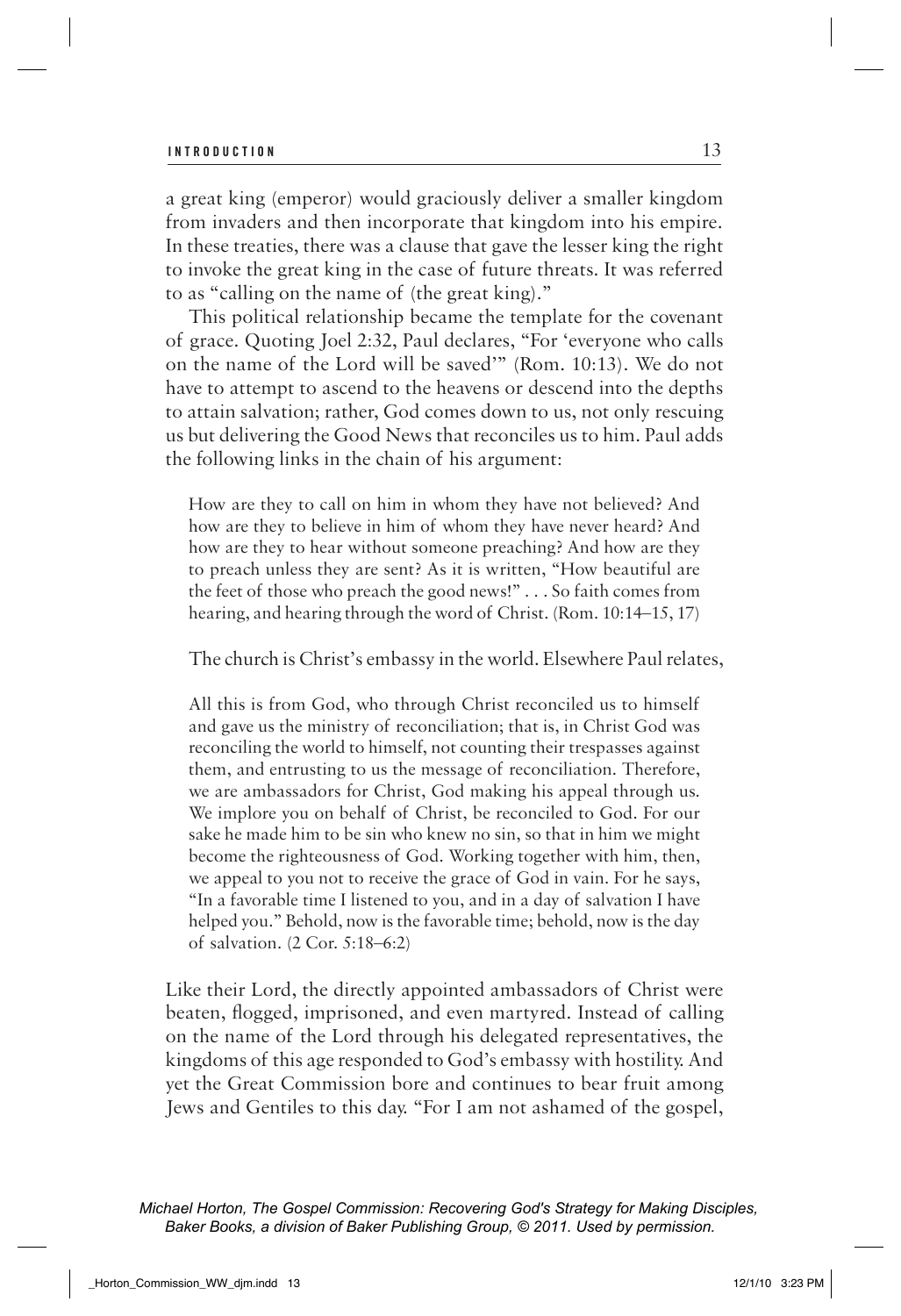for it is the power of God for salvation to everyone who believes, to the Jew first and also to the Greek" (Rom. 1:16).

After his resurrection, our Lord commissioned his apostles to go throughout the earth making disciples by preaching the gospel, baptizing, and teaching everything he has delivered for faith and practice. There is a lot of rich substance packed into that mandate. Motivated by a sense of urgency, Christians for two millennia have made enormous sacrifices—including their own lives—in order to bring the saving message of Christ to every person on earth.

#### **Our Embassy to the Empires of This Age**

With new challenges come new opportunities. In many ways, this is a better time to take the Great Commission more seriously. Once we begin to see ourselves as belonging to a minority within a predominantly pagan society with vestiges of cultural Christianity, we are freed up to reorganize our beliefs and practices in a more distinctly biblical pattern. Discipleship cannot mean going with the flow; it requires swimming against the current not only of contemporary culture but often of contemporary church life and experience.

The central point of this book is that there is no mission without the church and no church without the mission. As evangelicals we have tended to see the church and its public ministry of Word, sacrament, and oversight of spiritual and material needs of the body as "maintenance" for those who were evangelized once upon a time. They're already in. But evangelism and mission have to do with going outside the church and its ministry to say and do something else. The cleavage between church and mission is often stated explicitly in evangelistic appeals: "I'm calling you to believe in Jesus, not to join a church." But what does it mean to make disciples—what does that really look like on the ground? Furthermore, how do we deal with the challenges of religious pluralism and the rising sentiment in evangelical circles that salvation does not require explicit faith in Christ? In the following chapters we explore the strategies Christ instituted that make the church his mission in the world—for lifelong believers as well as strangers to the gospel—as well as the relationship of evangelism and social justice. Along the way I interact with evangelicals today who are offering a different interpretation of the Great Commission.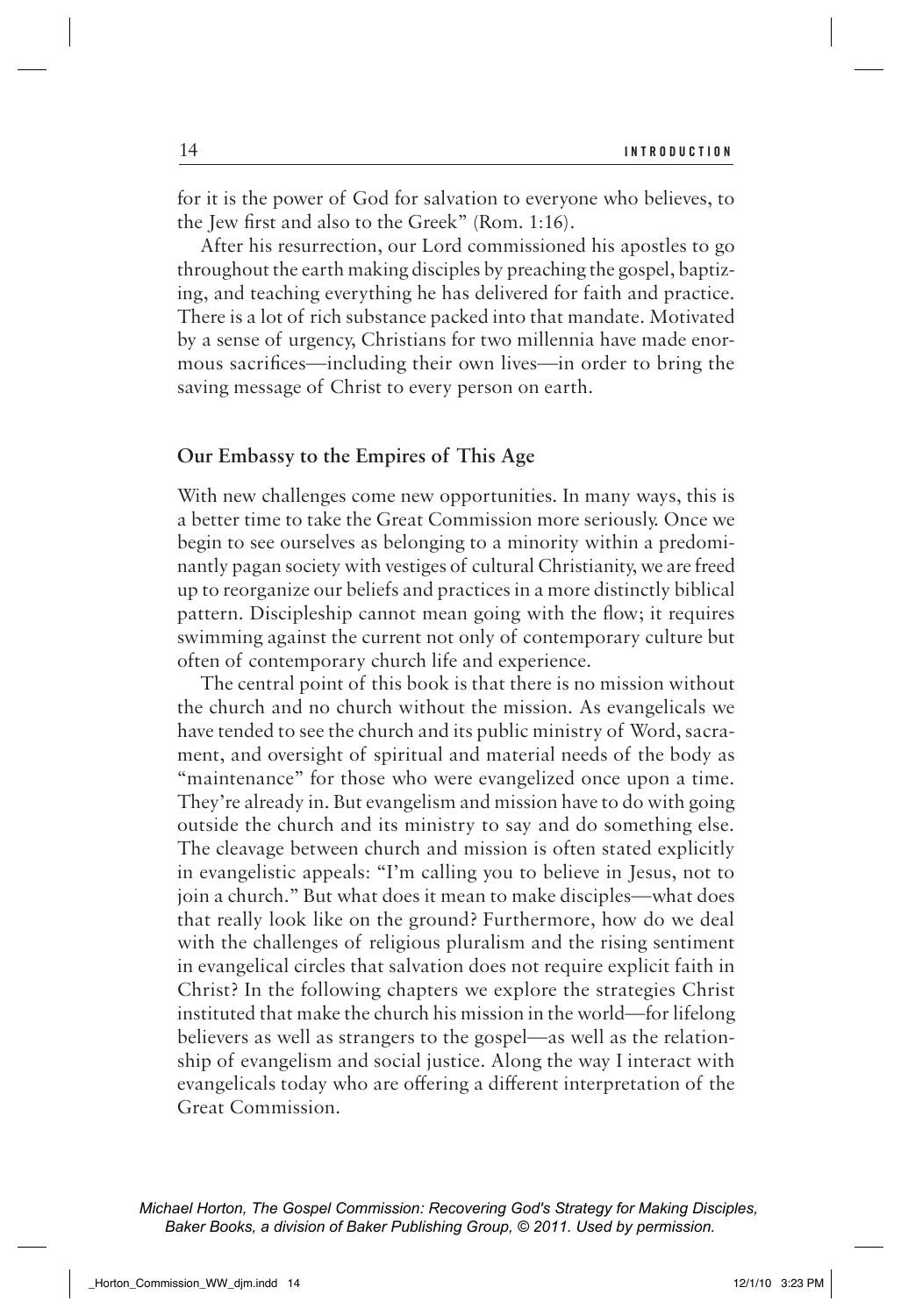The central mandate of the Great Commission—to proclaim the gospel to everyone in the world—used to be taken for granted by Christians, especially by evangelicals. Convinced that salvation comes through hearing and believing the gospel, generations of ordinary Christians left the comfort of kith and kin to hazard unfamiliar and often unwelcoming engagement with those who had not yet heard the Good News. Many of my generation grew up singing "We've a Story to Tell to the Nations," and we felt a connection to the missionaries who returned on furlough with their slides and reports. They were like heroes to us kids.

We also had a sense, however naïve, that we lived in a Christian country and sent missionaries to other nations where Christ is not known. Of course, we knew that the light was dimming in secular Europe, but a vaguely conservative religiosity and morality numbed us to the reality that our own American culture is entering that twilight. Alternating between fundamentalisms and liberalisms of various sorts, American Christians nevertheless seem increasingly aware of the reality that the West, including the United States, hosts a religiously diverse culture. Sociologists like Peter Berger have pointed out that modernity led to radically different trajectories in Europe and America. Europe has become secularized: modernity and unbelief went hand in hand. Yet American religion has thrived under the conditions of modernity. Liberal democracy, free enterprise, pragmatism, consumerism, and the triumph of a therapeutic worldview have been seen as allies rather than enemies of evangelical faith and mission. Somehow we adapted instead of becoming extinct. Or so it seemed until recently.

So amid the whirl of spiritual movements in America today, the question is properly raised: how much of this is recognizably *Christian*? "But it's *working*!" no longer resonates as it did only a couple of decades ago. As self-described evangelicals fall away from regular church attendance and many churches themselves seem distracted from their primary calling, the light is dimming and the salt is losing its savor. Increasingly, Christians in North America who want to recover vital faith and practice recognize that they too are "strangers and exiles" (Heb. 11:13) in this present age. And actually, this recognition may be a healthy prelude to a fresh era of mission.

Throughout this book, I will be interacting with primarily Western voices and trends, especially those in North America. I do not pretend to understand sufficiently, much less to write from the perspective of Christians in other contexts. Nevertheless, having spent some time living in Europe and ministering in Africa, South America, and Asia,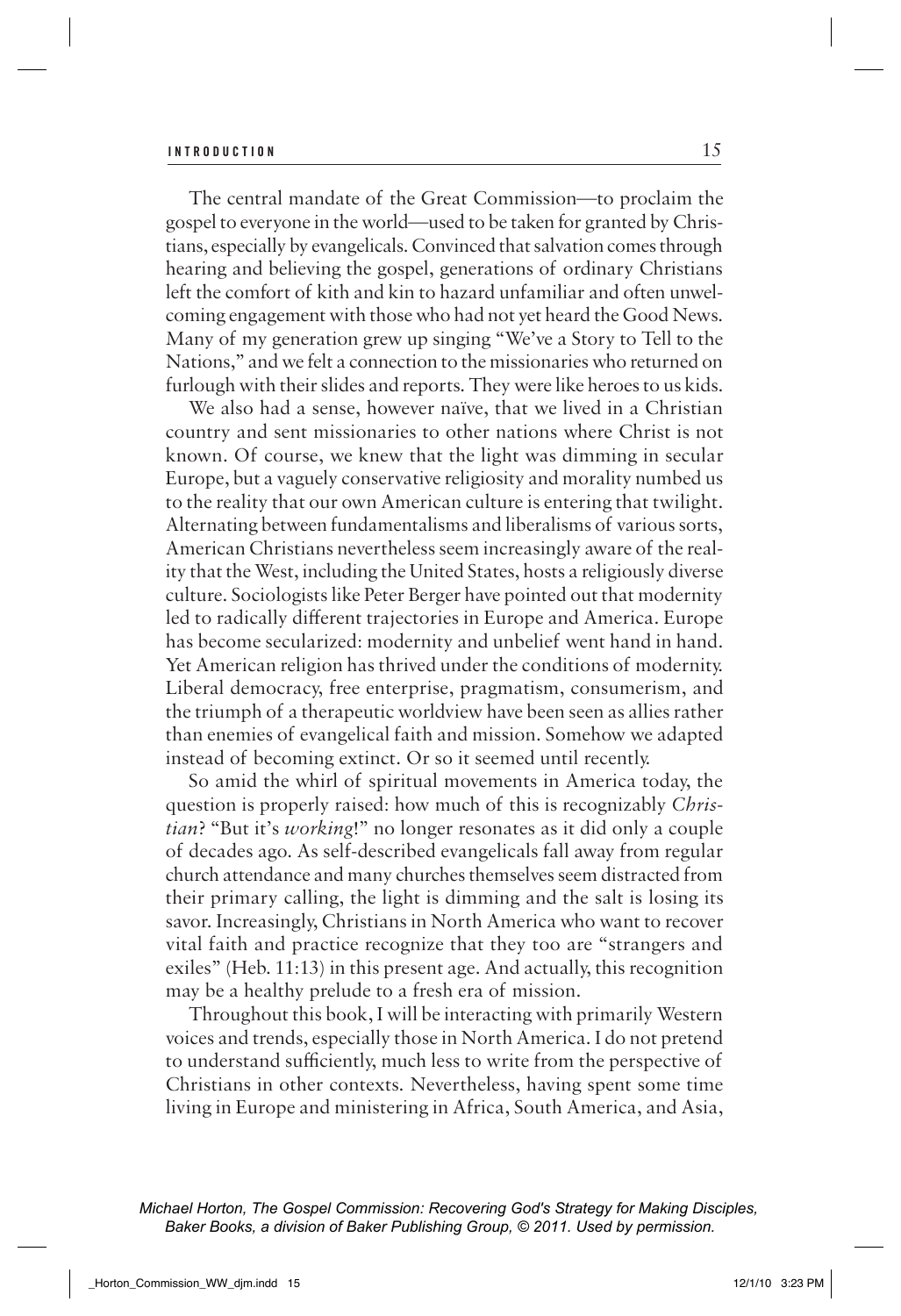I can say that whenever the United States has a fever, the rest of the world begins to cough. Along with the gospel, homegrown American aberrations (like the prosperity gospel) are spreading like wildfire in the two-thirds world.

I write out of a concern to see us recover clarity in our message, focus in our mission, and commitment to the specific strategies laid out by our Lord. While *Christless Christianity* and *The Gospel-Driven Life* focused on the central *message*, this book explores the central *mission* in an age of "mission creep"—that is, a tendency to expand the church's calling beyond its original mandate.

I believe that in our passion for relevance, we are subordinating the strategies that Christ promised to bless to our own action plans. Just as it's easy to take the gospel for granted and to turn it into a story about us and our efforts rather than Christ and his saving work, a similar temptation is always present with respect to the Great Commission. Today this mission creep takes many forms, but as in earlier periods the tendency is usually to expand the Great Commission to include a host of enterprises that Christ did not mandate. Many of these operations throughout our history have been well motivated, and some have even been successful in their positive cultural impact. Others have led to bloody wounds and indelible scars, not only on the face of civilization but on the visible church. Yet the deeper question is whether we are losing our focus on the mission that Christ gave us for this "intermission," the time between his two comings.

The empire to which we are sent is no longer the Roman Empire or Christendom but the powers and principalities of modernity, which are often hailed as "postmodern." Whether we call it modern, postmodern, or most-modern, this culture is forged largely as a culture of rebellion against orthodox Christian faith and practice in the name of progress and emancipation. Sometimes this rebellion has taken an explicitly anti-Christian form, but more often it has been motivated by a concern to adapt Christian faith and practice to the norms of modern Western culture. In fact, from the Enlightenment to the "emerging church" (or "emergent") movement, the West has experienced successive calls to "a new kind of Christianity" even in the name of mission. The appeals are often urgent: Christianity must either wither or adapt to the new conditions.

In spite of the apparent success of evangelical movements and megachurches, the United States seems increasingly unevangelized. While the West stews in the juices of growing secularization, the cen-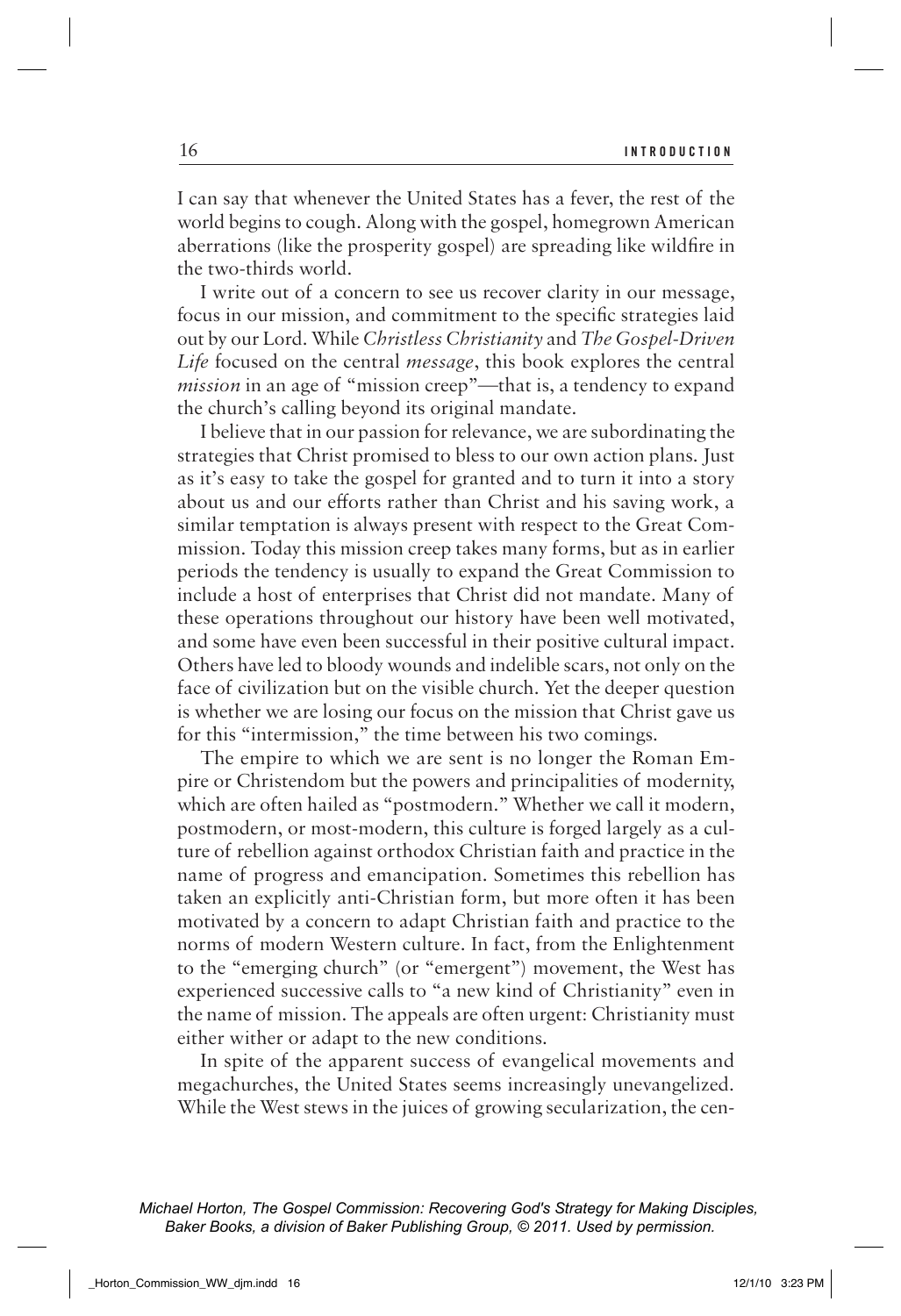ter of gravity for growing Christianity has shifted from the northern hemisphere to the global south: Africa, Asia, and Latin America. Citizens of Pakistan may be more likely to encounter Korean than American missionaries today. Churches in China are now becoming sending centers for missionaries throughout the world.

The students in my seminary classes who come from Nigeria are often more serious about their faith and practice in the face of their native paganism than I am in the face of mine. They are evangelistic and they don't just make *converts*; they make *disciples*. Like the ancient Christians, they baptize adult converts and their children only after a lengthy period of instruction (catechesis), prayer, and wrestling with the spiritual forces that refuse to surrender to Christ without a fight. They know firsthand what it means to forsake father and mother and even be persecuted by members of their own household. Upon his conversion to Christ, one friend, a former Sharia lawyer who had witnessed and approved the execution of Christians, was given one day to leave his Islamic country or face beheading. His family disowned him and stayed behind.

In many ways our era is more similar to the first-century context than it is to any period since the Constantinian fusion of Christ and culture in "Christendom." On one hand, the gospel is spreading in many places around the world, despite the imminent threat of persecution and martyrdom. On the other hand, like a lot of Christians in the first-century Roman Empire, most believers in Europe and North America face disapproval, distraction, and disbelief more than martyrdom. We are threatened more by a broad cultural sentiment against strong truth claims that might upset the vague spirituality that holds the empire together than by secret police.

When the Visigoths sacked Rome in 410, the church realized how many nominal Christians were in the empire. In fact, many Romans turned back to paganism, blaming the catastrophe on the abandonment of the gods in favor of Christ. Much like the conditions that provoked Augustine to write *The City of God*, our context affords a marvelous opportunity to recover the sharp distinction between the kingdom of God and the kingdoms of this present age. While Jerome lamented, "What will become of the church now that Rome has fallen?" the bishop of Hippo realized that God had brought the mission field to the missionaries.

Like George W. Bush, Barack Obama invokes the time-honored rhetoric of America as a redeemer-nation, "the last best hope for the

17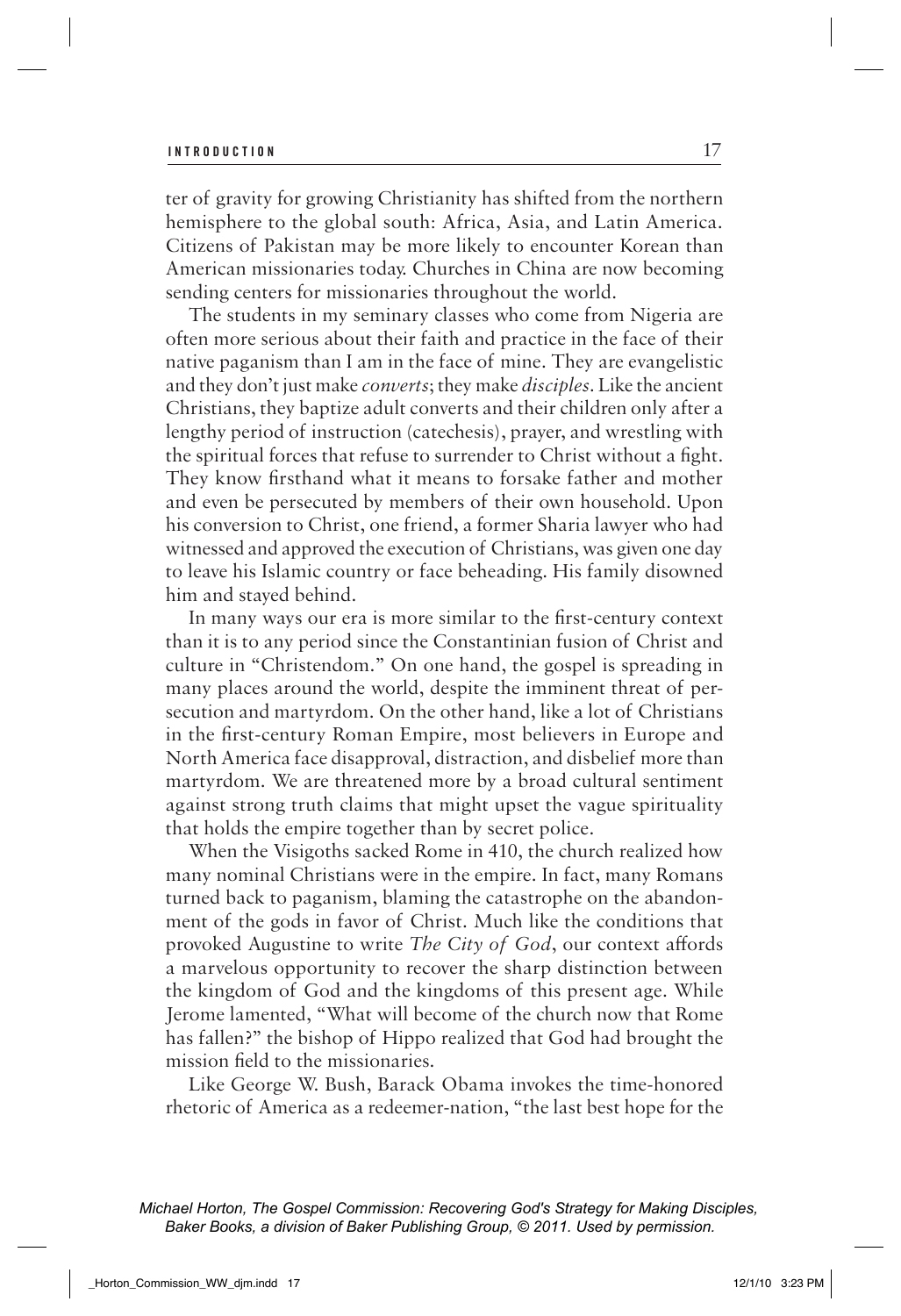world," along with the post-9/11 language of religious pluralism: that we all—at least the "Abrahamic faith traditions"—pray to the same God and share the same hope for a better world, so let's make that the tie that binds and reject any stronger cords that would threaten the greatness of America's mission in history. We hear this from all quarters of culture, both high and low, and we even hear it increasingly from some Christian leaders.

In this context, we feel a lot of pressure to sand down the rough edges of our message, toning down both the seriousness of God's judgment and the wonder of God's grace in Jesus Christ. To some extent, this is understandable. Over the last several generations, many churches have given the impression that *God's judgment*—which leaves nobody standing—is actually *our own judgmentalism* and the gospel is "Pull yourself together!" rather than the Good News concerning Christ's redeeming work. Our neighbors are often turned off by the most visible representatives of Christianity. Many who inveigh against the departure from "Judeo-Christian values" are exposed for their own immoral lifestyles, and statistics tell us that evangelical Christians do not live much differently from non-Christians.

So why not just bloom where you're planted? Especially when our neighbors have seen so much hypocrisy, why not tone down the rhetoric and just live as Christ's disciples among them? Let's not talk about God's wrath and judgment, repentance, and faith in Christ, but instead let's show them that following Jesus makes a real difference in our lives here and now. You don't have to actually profess faith in Christ publicly. Baptism and church membership are optional extras. This is no longer merely what our non-Christian neighbors tell us; it's what a growing number of professing Christians believe—and many more seem to assume in practice.

However, the more we really understand that God's judgment strips us of our self-righteousness and his gospel clothes us with Christ, the better prepared we are to be *more* radical in our witness and in our discipleship.

While my previous two books urge us not to take the gospel for granted, my concern in this book is for us to not take the Great Commission for granted. We have an occasional missions conference, we offer short-term missions trips for the youth, and we support missionaries to discharge the duties of the Great Commission. All of this is important. However, especially in our contemporary context, we need to become more broadly aware of the fact that we are living in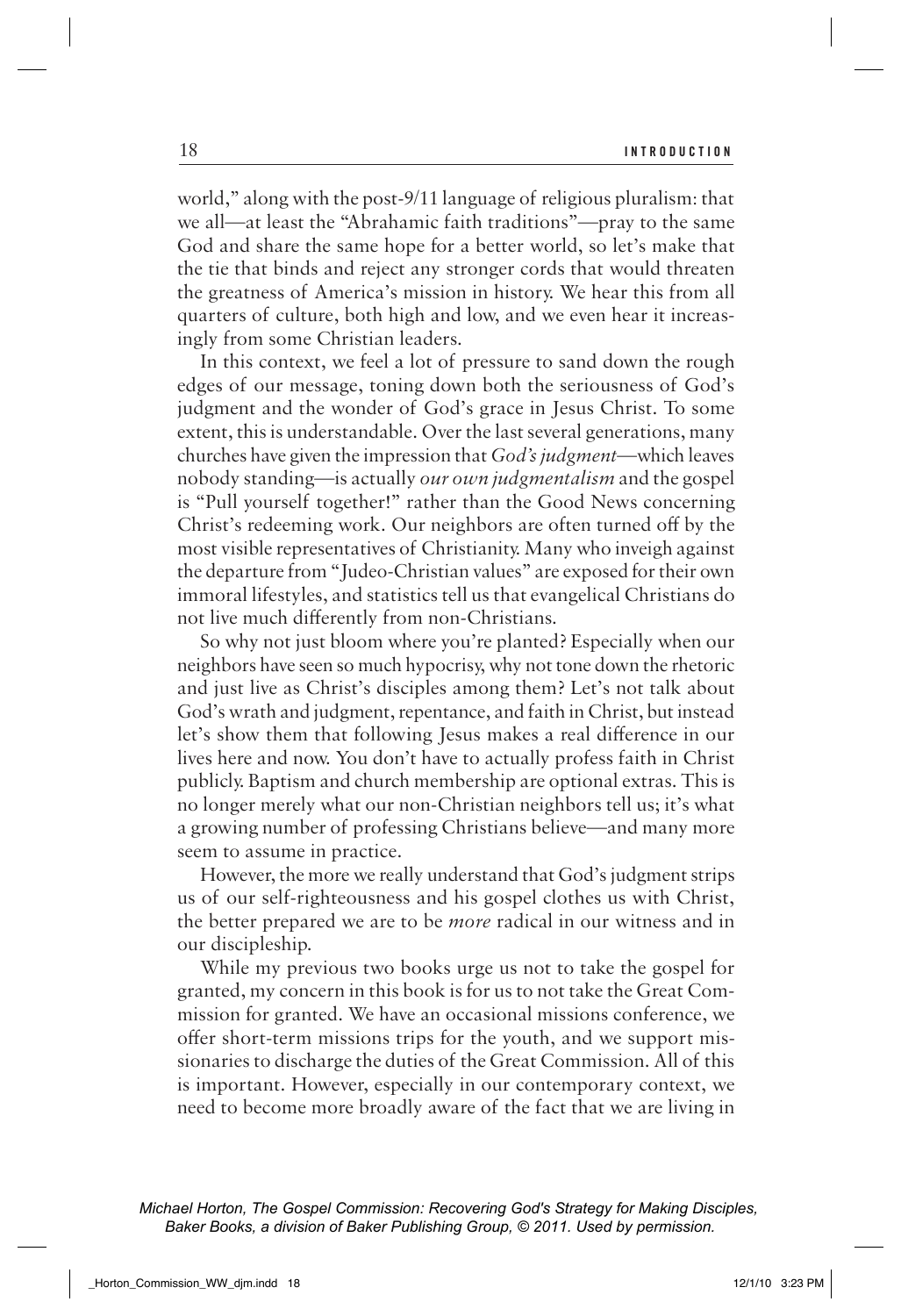a culture and increasingly in churches that for various reasons seem distracted from the message and realities of Christ's kingdom.

There is a big difference between saying that pastors discharge an essential ministry by *making us disciples* and quite another to say that they are *vicarious disciples*, studying, praying, meditating, and witnessing in our place. We can easily assume that we have discharged our duty by paying "church workers" to be disciples for us.

Meanwhile, the various ministries of our churches here at home often focus on attracting and satisfying members with something other than the gospel and the means of grace that we expect the missionaries to take to other nations. The Great Commission and its mandated methods of proclaiming the gospel, baptizing, and teaching becomes a mandate for foreign missions, while in our own congregations we assume that everybody already gets the gospel and is well-taught in the Scriptures. A cleavage between the Great Commission and the regular life of our own churches grows into a gaping chasm. As I will argue in this book, the Great Commission is a call not only to bring the gospel to other parts of the world but also to plant and to faithfully maintain churches where disciples are made and witness expands both at home and abroad.

A lot of proselytizing and catechizing is going on today. Other religions and an increasingly secularist ideology are often aggressive in their campaigns. Not only our neighbors but we ourselves are immersed in daily news, commentaries, marketing, and conversations that presuppose a world without God, without the gospel, without Christ, and without the hope of resurrection in a new creation. There is never a good time to take the Great Commission for granted, but particularly in an age like ours.

#### **The Outline of the Book**

This book is divided into three sections. Part One focuses on "The Great Announcement." The Great Commission itself begins with the triumphant announcement that all authority in heaven and on earth belongs to Jesus Christ. The gospel that brings salvation also drives the church in its mission. Tracing the thread of Christ's person and work from John the Baptist to our Lord's ascension and the sending of the Spirit, this section provides a sketch of New Testament teaching concerning the kingdom and the church that the following chapters build upon.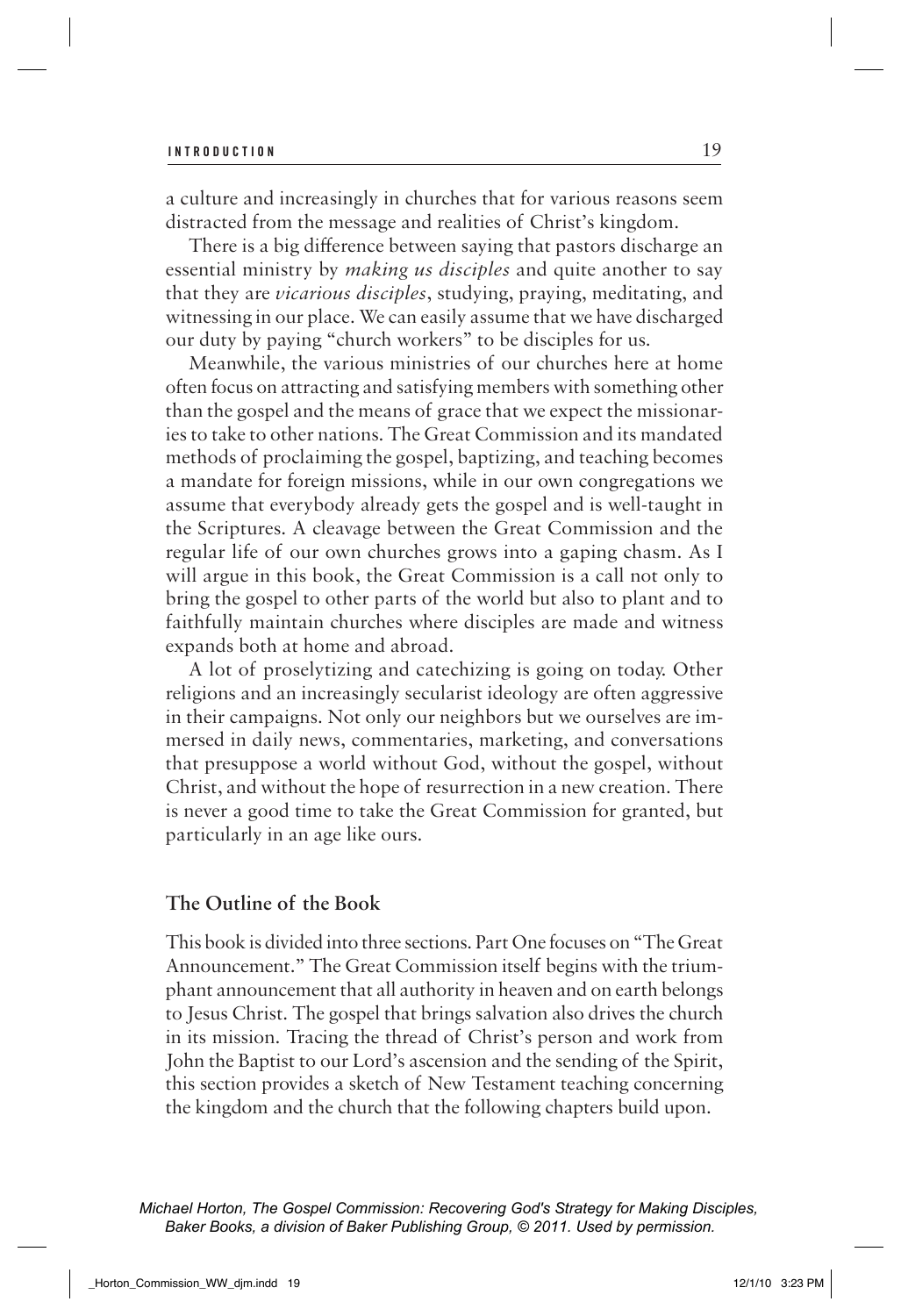Part Two examines "The Mission Statement" that lies at the heart of the Great Commission, while Part Three investigates "The Strategic Plan" that Jesus includes in his mandate. What does it mean to "go into all the world and make disciples of all nations," preaching, baptizing, and teaching everything Christ commanded (see Matt. 28:19–20)? What does it mean especially when many Christians today believe that being a disciple doesn't necessarily mean belonging to a church—or even, in the view of a growing number, that personal faith in Christ is not necessary for salvation? How does the gospel itself encourage plurality without falling into the relativism of religious pluralism? What is the relationship between "the gospel" and particular cultures in "all the world"? And what does gospel-centered and mission-driven church life look like in practical terms on the ground? Along the way, I interact with contemporary trends in discipleship.

As this exploration opens with the Good News that grounds the church's mission, it ends with Jesus's promise to be with his church until the end of the age. The imperative to go into all the world and make disciples is supported by the two bookends of Christ's gracious promise. But what does it mean for Christ to be present among us, drawing sinners to himself, when he is absent from us in the flesh since his ascension? The final chapter examines the difference that it makes for our mission here and now when we realize that Christ is building his church and the gates of hell will not prevail against it.

I write this book as a pastor: that is, as a missionary who wants to assist fellow believers in that amazing work of preparing the whole body for its mission in the world. As I have been working on this book, my own understanding of and amazement at the Great Commission has grown. The issues that face us are critical. The paths we choose to take at this point are of enormous long-term importance. My prayer is that readers will come away, as I have, with a fresh appreciation for the message, mandate, and methods that Christ has ordained for his continuing mission in the world.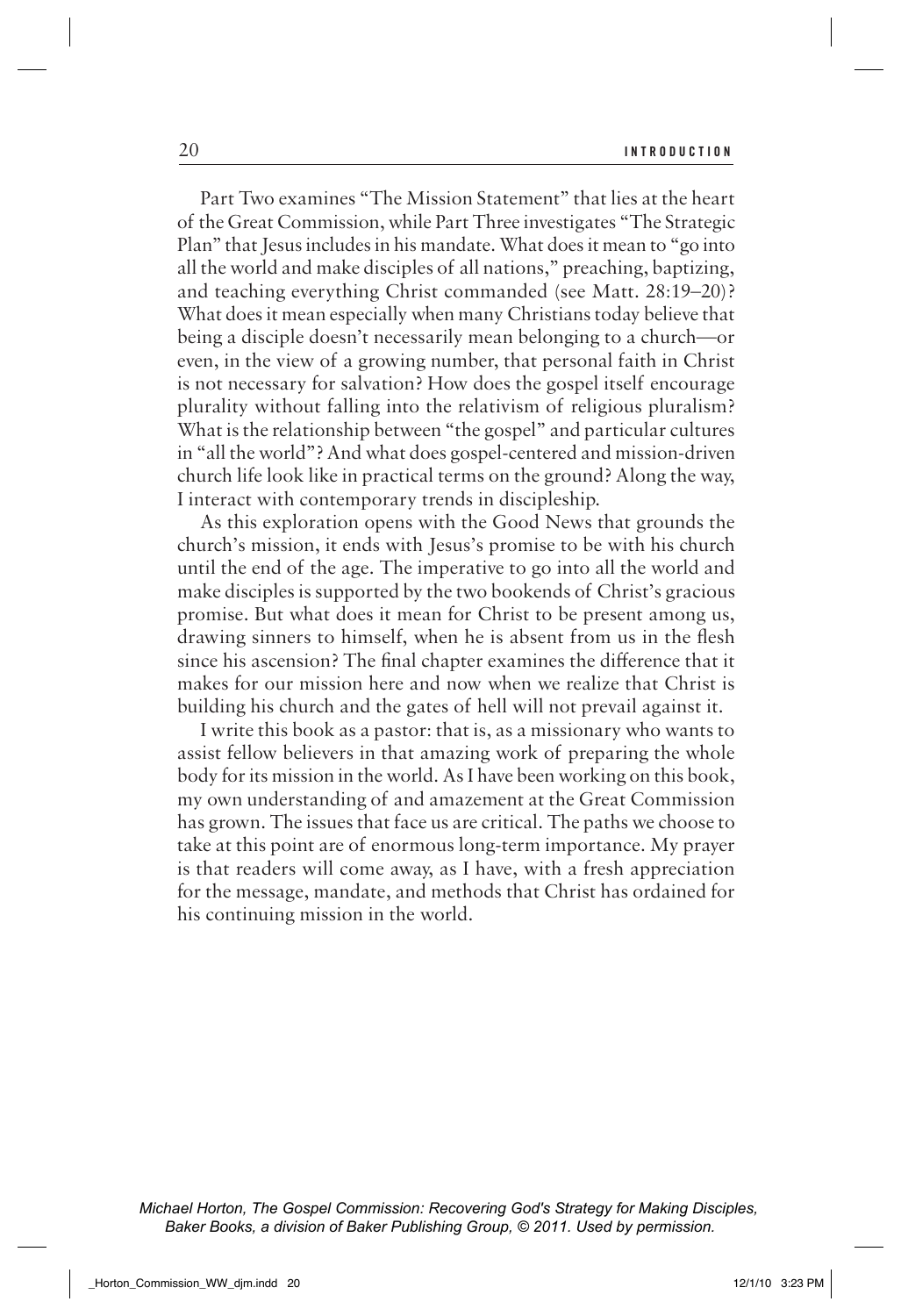#### **P ART O N E**

# The Great Announcement

All authority in heaven and on earth has been given to me.

Matthew 28:18

The Great Commission actually begins with a great announce-<br>ment. Before there can be a mission, there has to be a message.<br>Behind the sending of the church lies the Father's sending of his Son ment. Before there can be a mission, there has to be a message. and Spirit. Before we go, we must stop and hear—really hear—what has happened that we are to take to the world. The evangel comes before evangelism. We must hear this gospel not just at first, for our own conversion, but every moment of our lives if the Great Commission is to be a joyful delight rather than an intolerable burden with an impossible goal. Hear it again, with all of the supporting evidence of Christ's incarnation, life, death, and resurrection: "*All authority in heaven and on earth has been given to me*" (Matt. 28:18).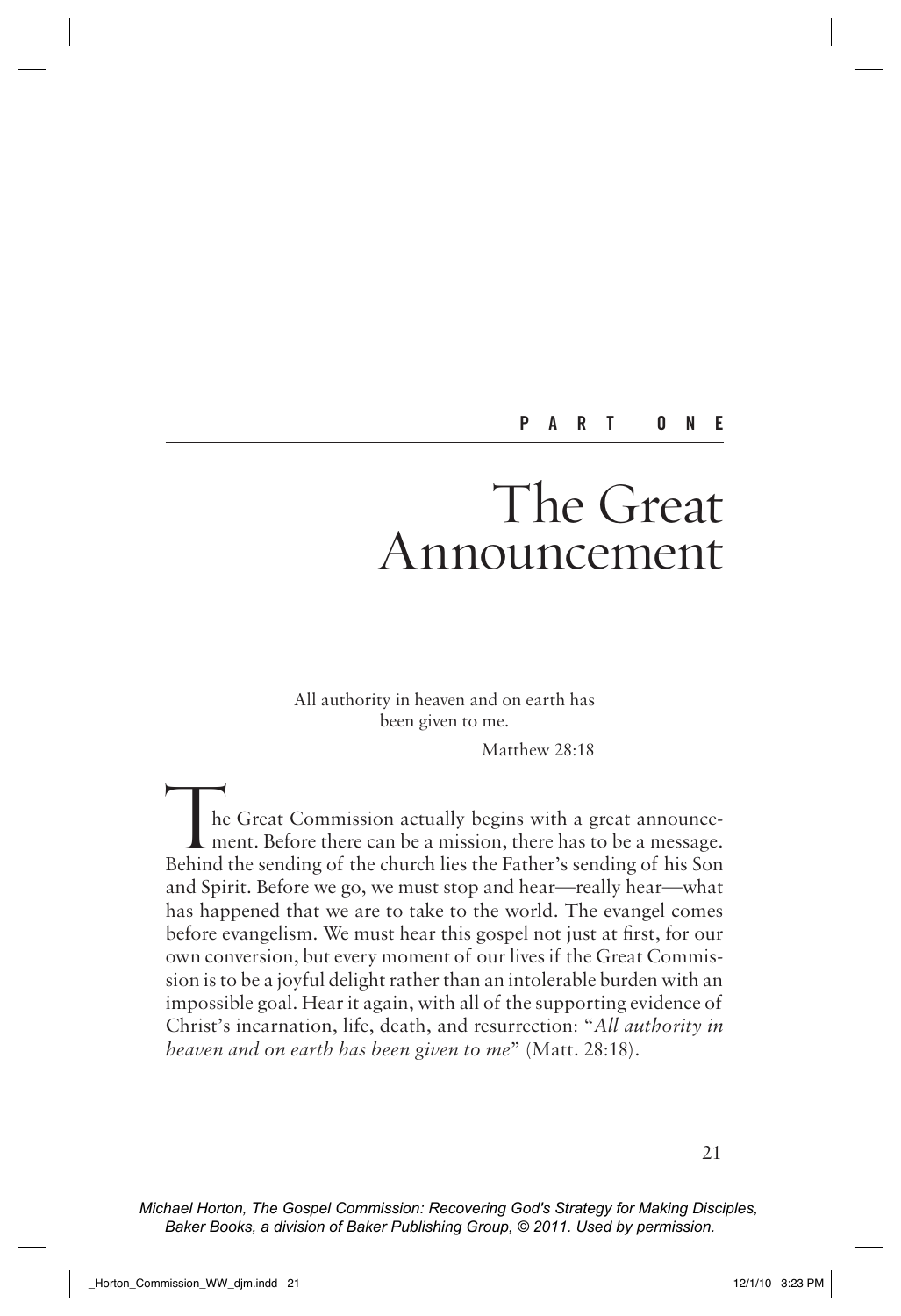1

## Before You Go

am a pretty impulsive person. If there is a check I need to take to  $\blacksquare$  the bank, I rush out the door, jump in the car, and am halfway to my destination when I realize that I've forgotten the check. The most humiliating part of it is that I will have to return home and face my wife greeting me at the door, grinning, holding the check and saying, "Did you forget something?"

Just go. Just do it. "Get 'er done," as they say. Reflection slows you down.

The same thing can happen with the Great Commission. We think it doesn't really matter if we don't get all the details right, as long as we are zealous. It is easy to subordinate the message to the mission, the evangel to evangelism, as if being busy with outreach could trump the content of what we have been given to communicate.

Of course, it can work the other way too. We can be preoccupied with getting the message *right* without actually getting it *out*. The evangelist D. L. Moody once quipped to a critic of his methods, "I like my way of doing it better than your way of *not* doing it." If "zeal without knowledge" is deadly (see Rom. 10:2–3), then knowledge without zeal is dead. The Great Commission doesn't give any quarter to either of these extremes.

"Go therefore into all the world and make disciples." This is the version of the Great Commission that many of us memorized. However, it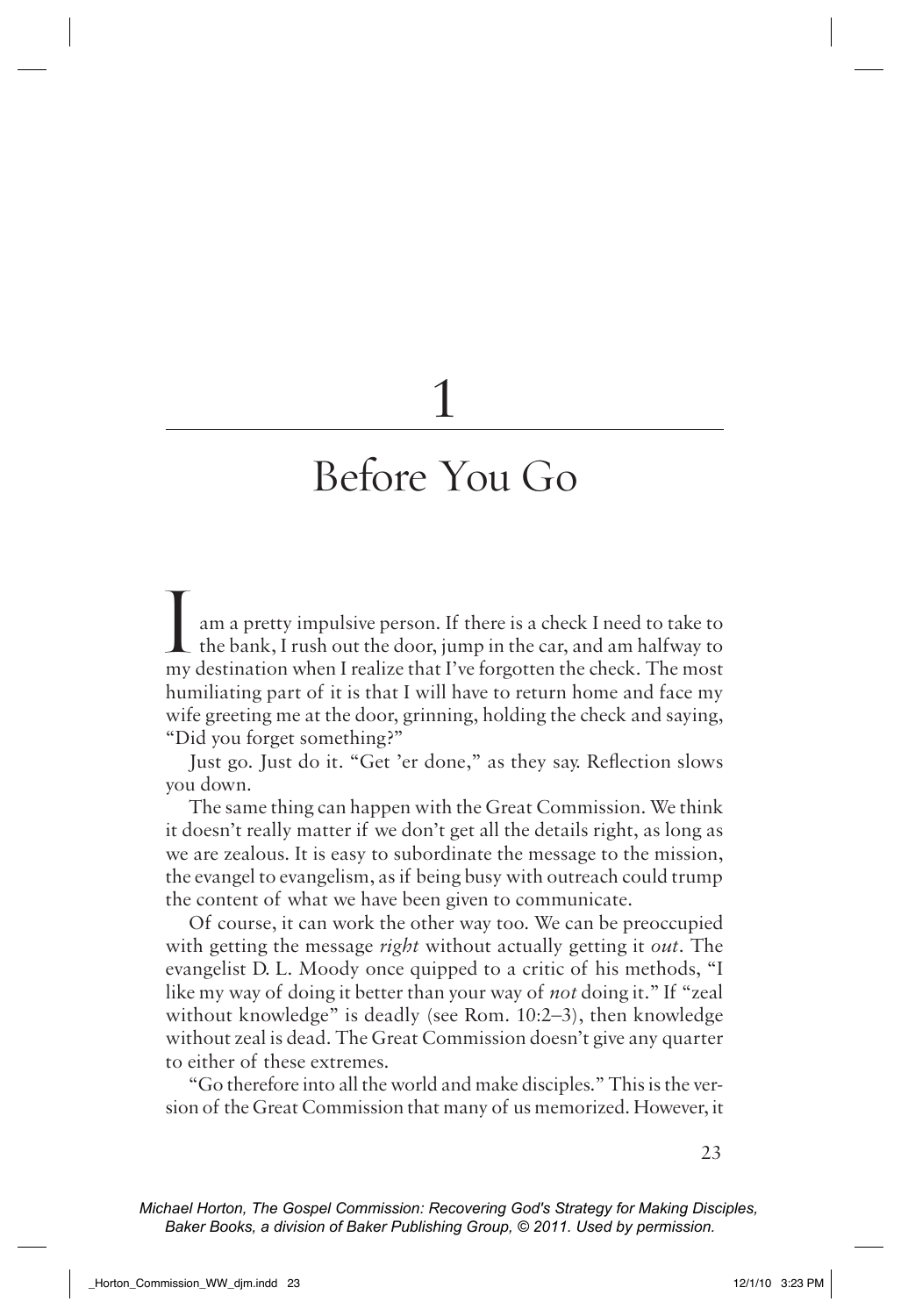leaves out a great deal. To begin with, it leaves out the whole rationale for the Commission in the first place. Although it sounds a little corny, a good rule of thumb in reading the Scriptures is that whenever you find a "Therefore," you need to stop and ask "what it's there for."

When we see an imperative like "Go therefore," we need to go back and look at what has already been said leading up to it. There is no reason for *us* to go into all the world as Christ's ambassadors apart from the work that *he* has *already* accomplished.

The Great Commission actually begins with the declaration: "All authority in heaven and on earth has been given to me" (Matt. 28:18). This is the rationale for everything that the church is called to do and to be. The church's commission is indeed *directed* by a *purpose* ("making disciples of all nations"), but it is *driven* by a *promise*.

#### **Grounding Purposes in Promises**

Like our own lives, the church is gospel-driven. Every new-covenant command is grounded in the gospel. We love God because he first loved us (1 John 4:10, 19). We choose Christ because he chose us (John 15:16; Eph. 1:4–5, 11; 2 Thess. 2:13). We are called to holiness because we are already declared to be holy in Christ, clothed in his righteousness (Col. 1:22; 3:12; 1 Cor. 1:30). Because we have been crucified, buried, and raised with Christ, we are no longer under the tyranny of sin and are therefore to offer up ourselves in body and soul to righteousness (Rom. 6:1–14). In view of "the mercies of God," we are called to "present [our] bodies as a living sacrifice" (Rom. 12:1).

Similarly, in our corporate calling as the church, we are always responding to a state of affairs that God has spoken into being rather than creating that reality ourselves. The church's mission is grounded in God's mission, which he fulfilled objectively in his Son and whose subjective effects he is bringing about in the world through his Spirit. Because the Father sent the Son and then the Spirit, we are sent into all the world with his gospel. So being *mission*-driven is really the same as being *gospel*-driven. As believers and as churches, we are motivated by the mission of the Triune God, as the Father, the Son, and the Spirit save us and send us with that saving message to our neighbors.

All of our spiritual blessings are found in Christ, not in our individual or collective decisions, experiences, efforts, or ambitions. We confess our faith in "one holy, catholic and apostolic church" not because we can see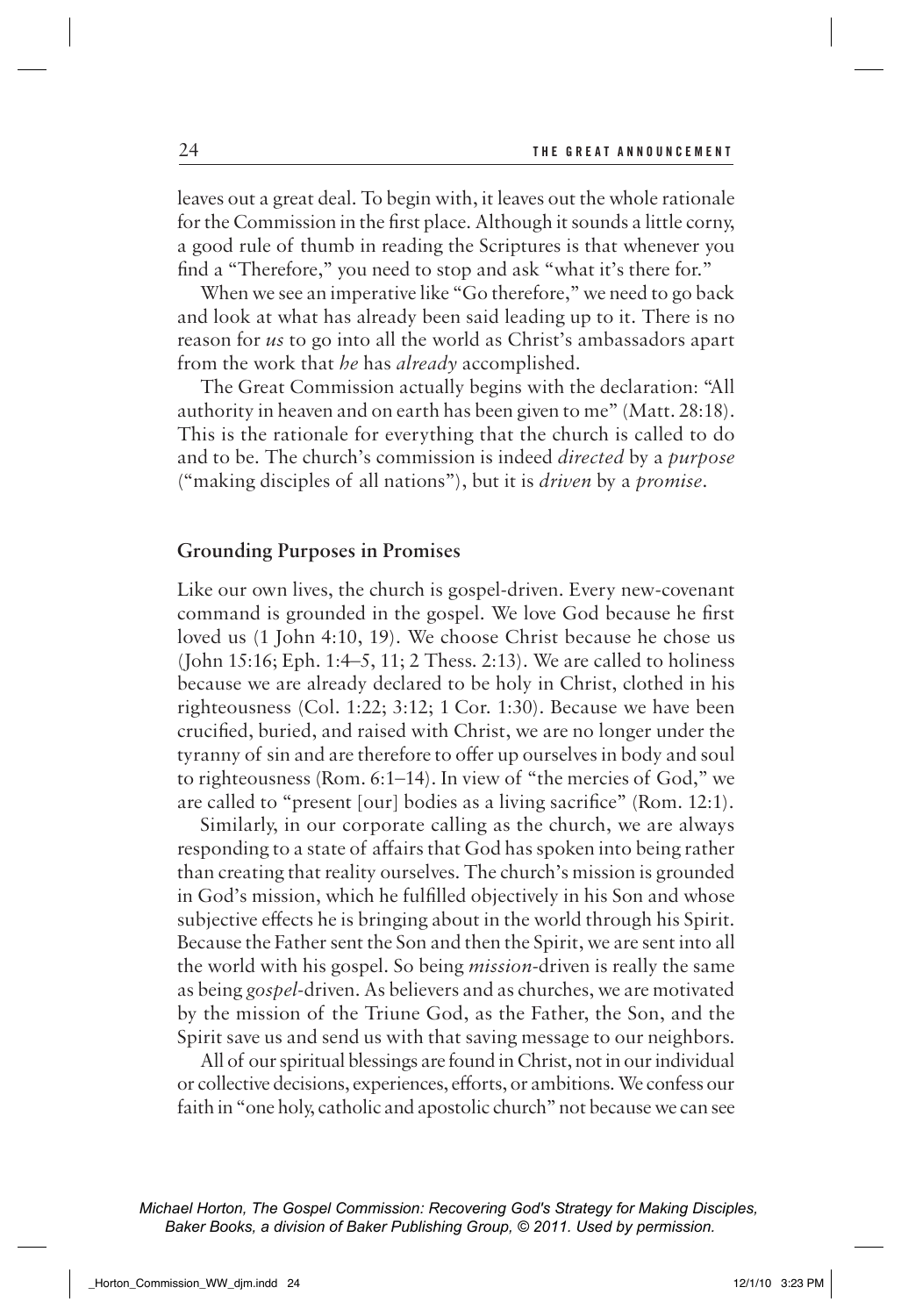it nor because of any vain confidence that we can build it. Our unity is based on the fact that there is "one Lord, one faith, one baptism" (Eph. 4:5). Despite all appearances to the contrary, we believe that this church is catholic, because it is not a communion of friends I chose for myself but a family that God has chosen from all of eternity in his Son. We believe that this church is also holy, not because of its empirical piety but because God has made Jesus Christ our wisdom, righteousness, holiness, and redemption (1 Cor. 1:30). And finally, the church is apostolic not because we can identify living apostles in the world today but because it proclaims the apostolic doctrine in the power of the Spirit.

Far from eliminating our own responsibility, this Good News concerning God's work in Christ is what liberates and propels the church out into the world. Only because it is in Christ is there an assembly of sinners drawn from every people and language that has been transferred from the kingdom of death to the kingdom of everlasting life.

#### **The Original Missionary**

Many of us grew up with missions conferences where a handful of Great Commission verses were repeated in order to justify the missionary imperative. Sometimes we got the impression that God has done his part (providing the opportunity for salvation) and now the rest is up to us. *We* become the main subjects of the Great Commission.

However, as Christopher J. H. Wright has pointed out in his remarkable book *The Mission of God*, the whole Bible is about *God's* mission, with Christ as the central character.**<sup>1</sup>** In his postresurrection appearances to the disciples, Jesus not only preached himself as the center of Scripture (Luke 24:27, 44), but he made their proclamation of him part of that mission as well: "This is what is written: The Christ will suffer and rise from the dead on the third day, and repentance and forgiveness of sins will be preached in his name to all nations, beginning at Jerusalem" (Luke 24:46–47 NIV).

So it's not only that there are a few major verses justifying missions. Rather, the whole Bible is about God's mission: sending his Son, then sending his Spirit, and sending his people out as his disciples. In fact, as Wright points out, the Bible itself is a missional document, arising out of and keeping up with the history of God's missional activity in the world. The messianic center of Scripture is inseparable from its missional context and thrust.**<sup>2</sup>**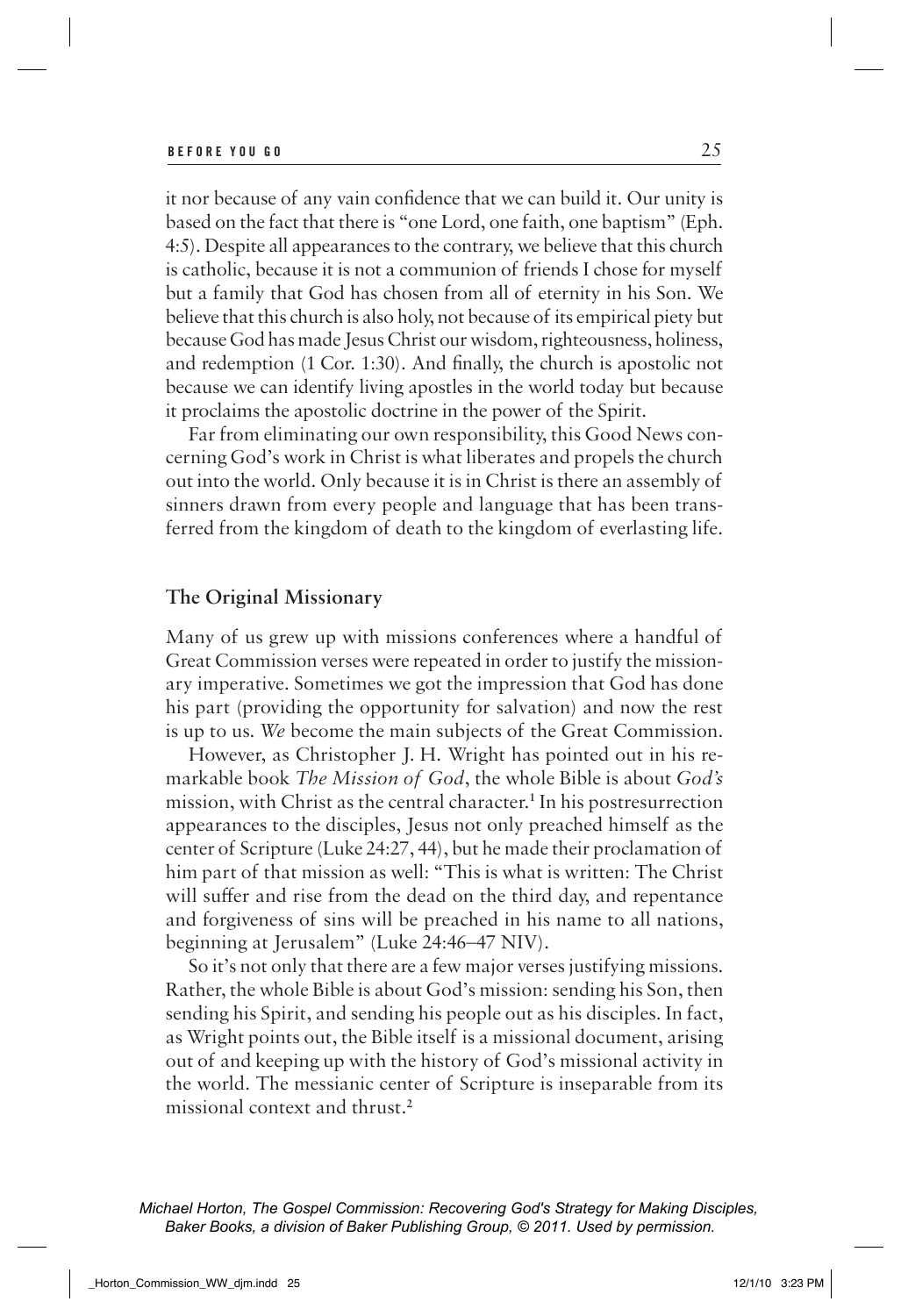And this missionary God is not one person but three. Every person of the Trinity is involved in every work—creation, providence, redemption, consummation—yet each in his own way. The Father begets, the Son is eternally begotten, and the Spirit is breathed out by the Father in the Son. Every work of the Godhead is done from the Father, in the Son, through the Spirit. The Father is the origin, the Son is the mediator, and the Spirit is the perfecting agent who ensures that the Word will not return empty-handed from its mission. From eternity, then, God's missions have always been based on an essential unity with a plurality of persons-in-relationship. The character of that relationship is covenantal, with mutual giving and receiving: no debts, just an everlasting exchange of gifts.

We are God's analogy, created in his image to reflect in our own creaturely manner that covenantal relationship of male and female in a mission. Just as God completed all of his work and then entered his Sabbath enthronement, Adam—with Eve at his side—was to lead creation in triumphant procession into the consummation: everlasting confirmation in immortal glory. Long after the original treason of this royal couple in Paradise, the Last Adam appeared. Jesus Christ is both the missionary God and the human representative who fulfilled the mission for which we were created. The whole story of the Bible turns on the merciful determination of this Triune God to redeem and to restore sinful creatures and the creation that lies in bondage because of the curse. In spite of every failure, disloyalty, and unfaithfulness of the human partner in the covenant, God will complete his mission. And in the person of Christ, he has also fulfilled the mission that he assigned to humankind in Adam: to lead creation into the everlasting blessing of immortality, forgiveness, righteousness, and peace.

Calling Abram out of a moon-worshiping family, God kept the promise alive even after the fall. Like Jesus's disciples, Abram went to a place about which he knew almost nothing, simply on the basis of God's word. God promised Abram that he would be not only an earthly father of Isaac and his descendants in an earthly land but also a spiritual father of heirs from every nation who would be blessed through his seed. In spite of his people's covenant-breaking, the missionary God kept calling and sending prophets not only to indict Israel on the basis of its violation of the covenant made at Sinai but to renew God's pledge to the Abrahamic promise through a new covenant. God himself would descend in judgment and redemption. The God of Israel would complete the mission that Israel, like Adam, failed to fulfill.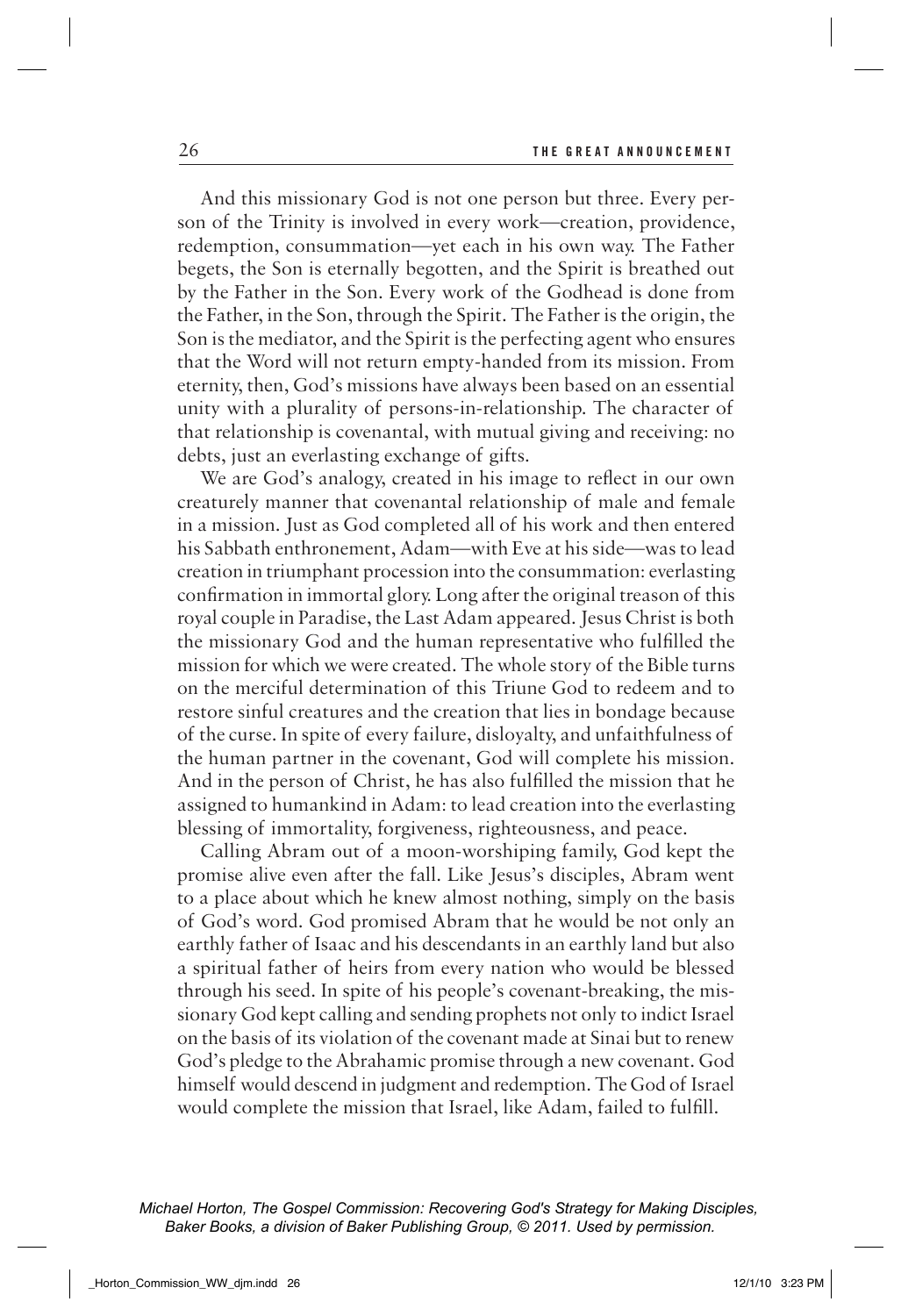#### **The Gospel-Driven Church**

The church in the new covenant is no less "prone to wander" than the church in the old covenant. And it is therefore no less dependent entirely on the faithfulness of the Father, in the Son, by his Spirit. The promise of the Savior has always created, sustained, and expanded the kingdom of God. When Israel violated the covenant of law that they swore at Sinai, the prophets nevertheless proclaimed God's faithfulness to the Abrahamic covenant. This divine oath would be realized in the new covenant, when God would forgive their sins and give them a new heart (Jer. 31).

We must never take Christ's work for granted. The gospel is not merely something we take to unbelievers; it is the Word that created and continues to sustain the whole church in its earthly pilgrimage. In addition, we must never confuse Christ's work with our own. There is a lot of loose talk these days about our "living the gospel" or even "being the gospel," as if our lives were the Good News. We even hear it said that the church is an extension of Christ's incarnation and redeeming work, as if Jesus came to provide the moral example or template and we are called to complete his work. But there is one Savior and one head of the church. To him alone all authority is given in heaven and on earth. There is only one incarnation of God in history, and he finished the work of fulfilling all righteousness, bearing the curse, and triumphing over sin and death.

We use the verb "redeem" too casually today, as if we (individually or collectively) could be the agent of this sort of action. God has already redeemed the world in his Son, having "ransomed people for God from every tribe and language and people and nation" (Rev. 5:9). On this basis, the Spirit is at work applying this redemption, drawing sinners to Christ, justifying and renewing them, in the hope that their bodies will be raised together with an entirely renovated creation (Rom. 8:16–23). The church comes into being not as an extension or further completion of Christ's redeeming work but as a result of his completed work. Heralds *announce* victory; they don't *achieve* it.

Jesus Christ has been given all authority in heaven and on earth to judge and to save. This great announcement that launches the Great Commission is anticipated throughout the Gospel of John.

Although the Word was made flesh, his own did not receive him. "But to all who did receive him, who believed in his name, he gave the right to become children of God, who were born, not of blood nor of the will of the flesh nor of the will of man, but of God" (John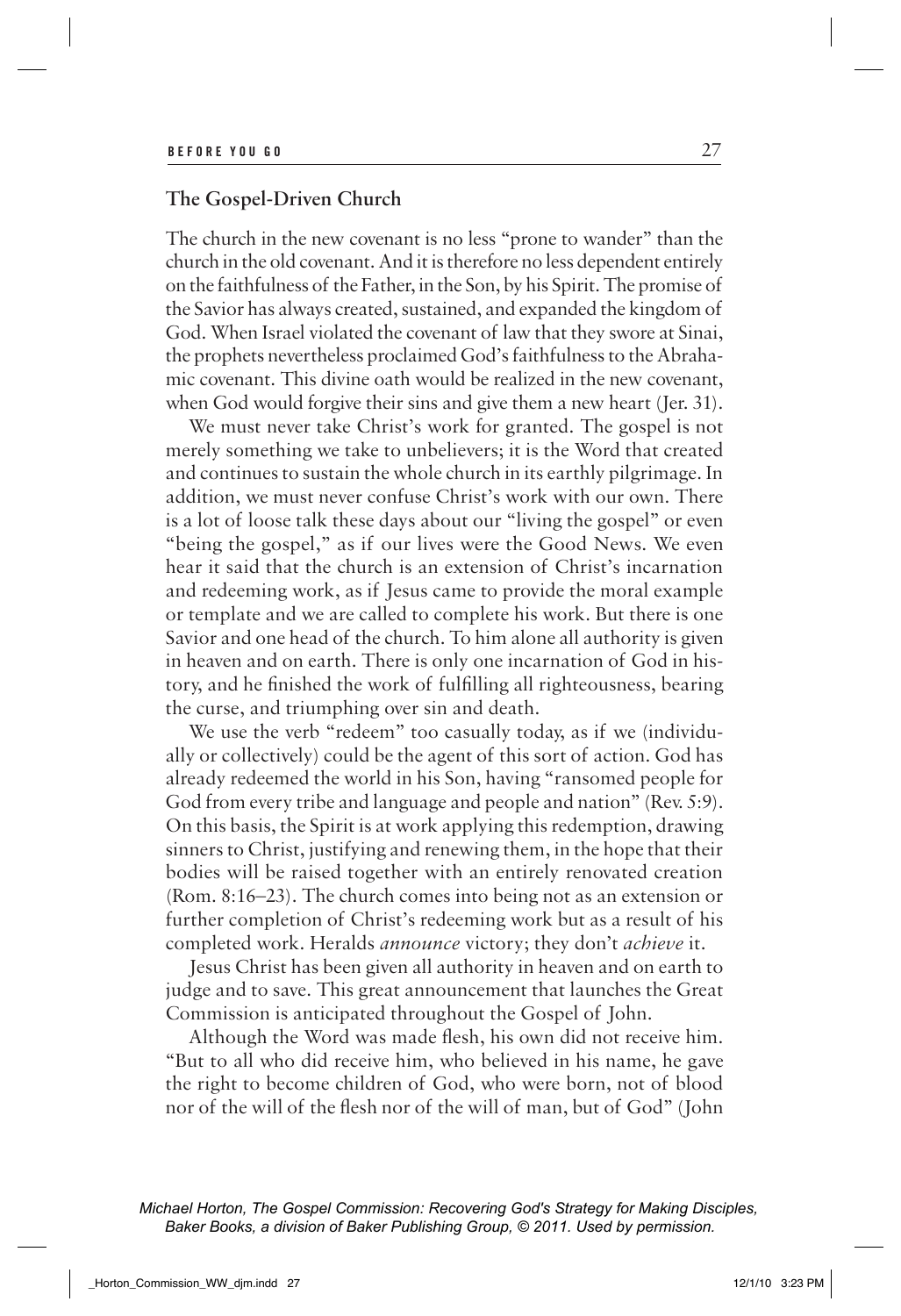1:12–13). We do not have the ability or authority to make ourselves children of God, but Jesus exercises his authority to give life in the power of the Spirit. Jesus told Nicodemus that apart from this new birth from above, no one can enter his kingdom (John 3:5).

In John 5, Jesus said, "For as the Father raises the dead and gives them life, so also the Son gives life to whom he will" (v. 21). The Father has given all judgment into the hands of the Son (vv. 22–23). Then in chapter 6 Jesus says,

All that the Father gives me will come to me, and whoever comes to me I will never cast out. For I have come down from heaven, not to do my own will but the will of him who sent me. And this is the will of him who sent me, that I should lose nothing of all that he has given me, but raise it up on the last day. . . . No one can come to me unless the Father who sent me draws him. And I will raise him up on the last day. (vv. 37–39, 44)

In chapter 10, Jesus says,

I am the good shepherd. I know my own and my own know me, just as the Father knows me and I know the Father; and I lay down my life for the sheep. . . . My sheep hear my voice, and I know them, and they follow me. I give them eternal life, and they will never perish, and no one will snatch them out of my hand. (vv. 14–15, 27–28)

Again in chapter 15 he reminded his disciples, "You did not choose me, but I chose you and appointed you that you should go and bear fruit and that your fruit should abide" (v. 16). Then, on the verge of Good Friday, Jesus prayed,

Father, the hour has come; glorify your Son that the Son may glorify you, since you have given him authority over all flesh, to give eternal life to all whom you have given him. And this is eternal life, that they know you, the only true God and Jesus Christ whom you have sent. . . . I am not praying for the world but for those whom you have given me, for they are yours. (John  $17:1-3, 9$ )

So there is a thread running throughout John's Gospel that testifies to the eternal covenant of redemption between the Father, the Son, and the Holy Spirit. The Father chose a people in Christ from the mass of fallen humanity, giving them to Christ as their mediator,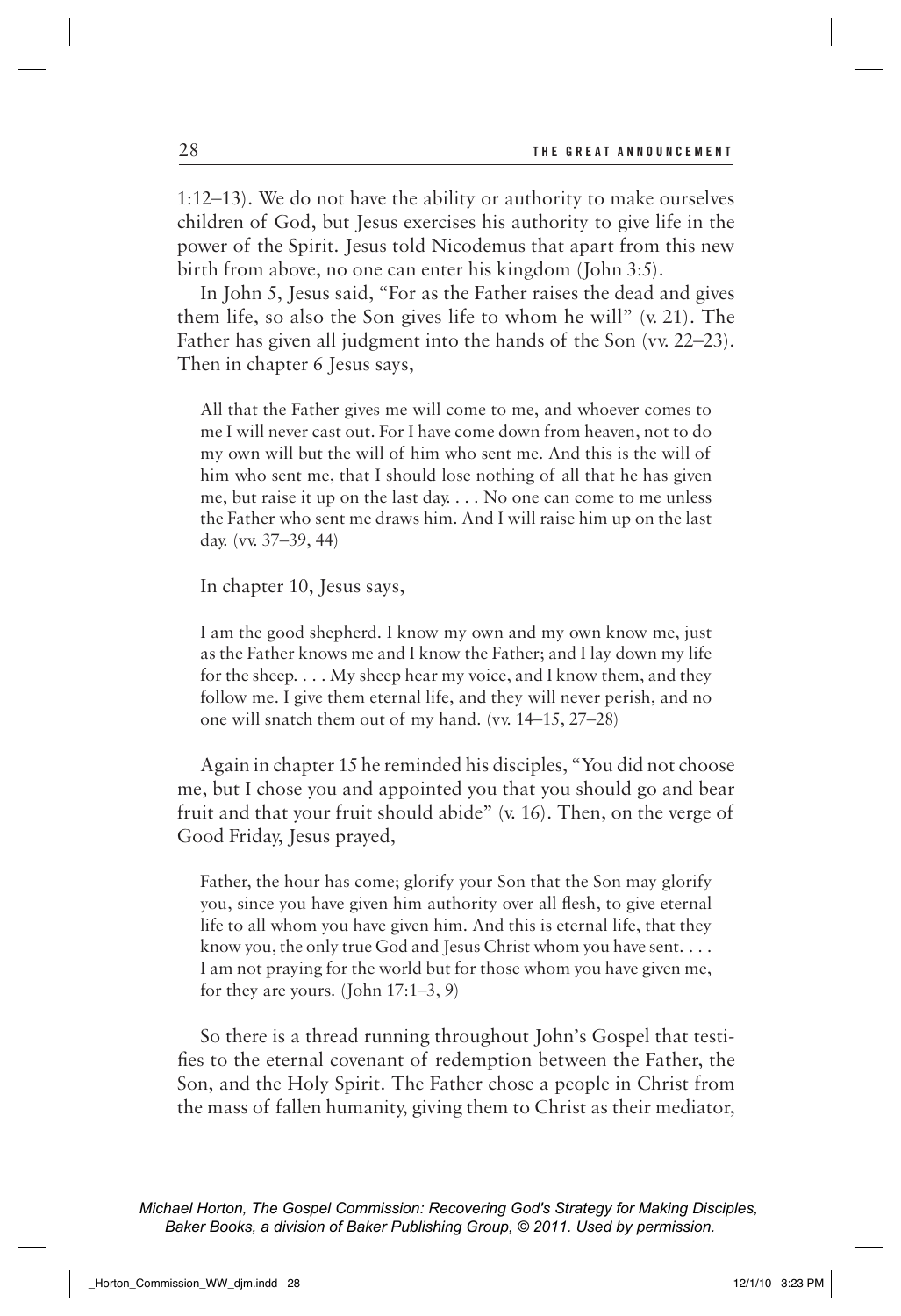with the Spirit as the one who will give them faith and keep them in that faith to the end. Not one of those whom the Father gave to the Son will be lost.

Given the unity of the Bible's witness to Christ, this thread of passages in John's Gospel helps us to understand what Jesus meant in the Great Commission. Although this commission is not repeated in the same form in Luke or in John, the basic substance is found in their concluding chapters as well (Luke 24:44–53; John 21:15–19). "All authority in heaven and on earth has been given to me" (Matt. 28:18). What an announcement! It presupposes everything from our Lord's conception in the womb of the Virgin Mary to his ascension to the Father's right hand. And it anticipates his return in glory to judge the living and the dead. He alone has all authority to judge and to save.

In his opening vision in the Apocalypse, John hears these words from the glorified Son: "Fear not, I am the first and the last, and the living one. I died, and behold I am alive forevermore, and I have the keys of Death and Hades" (Rev. 1:17–18). It is this triumphant indicative that grounds Jesus's command to John: "*write therefore* the things you have seen" in this remarkable book (v. 19, emphasis added). In the same way, his announcement that all authority is in his hands is the rationale for the Great Commission's "*Go therefore* . . . "!

Given the fact that we—and those to whom we are sent—are "dead in the trespasses and sins" (Eph. 2:1), we do not have the authority or power to save ourselves or even to respond in faith apart from God's gracious liberation (Eph. 2:5, 8–9). The Great Commission would be a futile task if the ultimate power and authority lay in our hands or in the hands of those to whom we bring the gospel. Jesus Christ did not make it possible for us to be saved. He did not begin a work of redemption. He did not do "his part" so that we could do ours. Rather, Jesus Christ has accomplished everything. He has assumed our flesh. He has fulfilled all righteousness in our place and has borne the judgment for every one of our sins as our substitute. And he has been raised as the firstfruits of a whole harvest, the beginning of the resurrection from the dead. There is no more redeeming work to be done!

I'll never forget when this marvelous truth of Christ's objective, completed work really gripped me. My well-meaning pastor once asked me, "When were you saved?" Without intending to be clever, I heard myself answer, "Two thousand years ago." At first, I was as surprised at the remark as my pastor. A lot of our talk about "getting saved" in evangelical circles focuses on the day that we did something: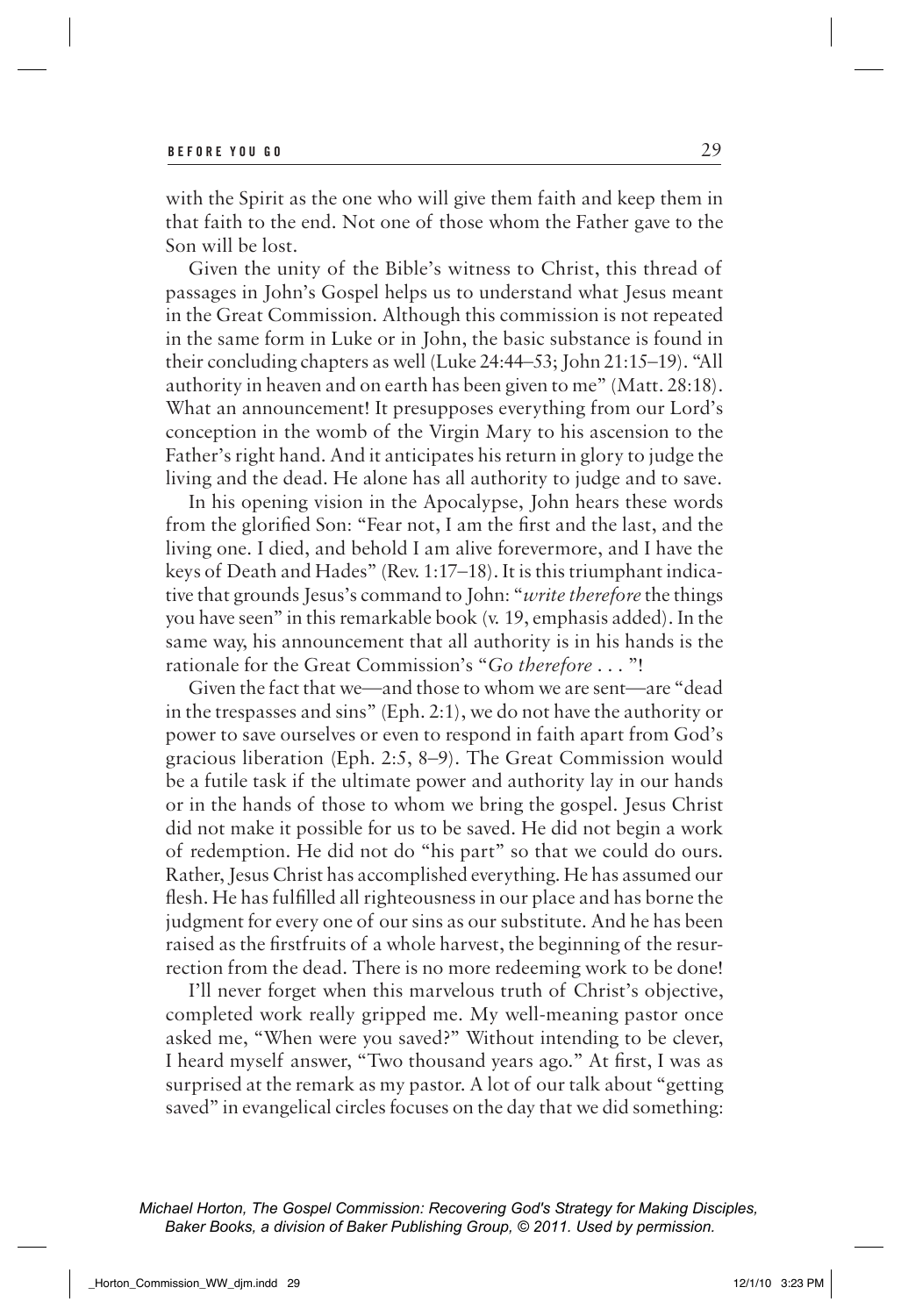we invited Jesus into our heart, said a prayer, went forward, or otherwise evidenced a decisive conversion experience. However, this shifts the concentration from the gospel itself (Christ's saving work) to our experience of the gospel. We are commanded to believe the gospel, but the gospel itself is an announcement concerning Christ's all-sufficient achievement for us.

Not even the new birth is the result of human decision or effort. We are not given steps for "How to Be Born Again." Jesus's statement in John 3, that one must be born from above in order to enter the kingdom of heaven, is not an *imperative* (i.e., command) but an *indicative* (i.e., statement of fact). That is, it simply declares the state of affairs. We are not born again by our decision, as John had already indicated in chapter 1 (v. 13). Rather, says Peter, "you have been born again . . . through the living and abiding word of God. . . . And this word is the good news that was preached to you" (1 Peter 1:23, 25). The gospel is *for* us, not *about* us. It isn't about anything that we do, feel, or choose. It is the Good News about Jesus Christ and what he has accomplished for us.

Of course, the new birth evidences itself in conversion: a lifelong response of repentance and faith. God does not believe for us, but we do so because we have been redeemed already by Christ and are given the gift of faith. All of our salvation is found in union with Christ. It takes a miracle to believe in Christ—and he is still a wonder-working Savior whose miracle of the new birth is greater than all of the signs he performed in his earthly ministry.

Because all authority in heaven and on earth is given to Jesus Christ, we are sent into the world with confidence that God's mission will be accomplished. Paul preached the gospel to Lydia and "the Lord opened her heart to pay attention to what was said by Paul" (Acts 16:14). After explaining that God "saved us, . . . not because of our works but because of his own purpose and grace, which he gave us in Christ Jesus before the ages began" (2 Tim. 1:9), Paul—on the verge of his execution in Rome—assured Timothy, "Therefore I endure everything for the sake of the elect, that they also may obtain the salvation that is in Christ Jesus with eternal glory" (2 Tim. 2:10).

The greatest missionary in the history of the church was driven by the gospel indicatives. Because God had chosen sinners from a mass of spiritual death, Christ had saved them, and the Spirit gives them faith through the preaching of the gospel, Paul could go on, enduring persecution, knowing that God's purposes would be realized. Neither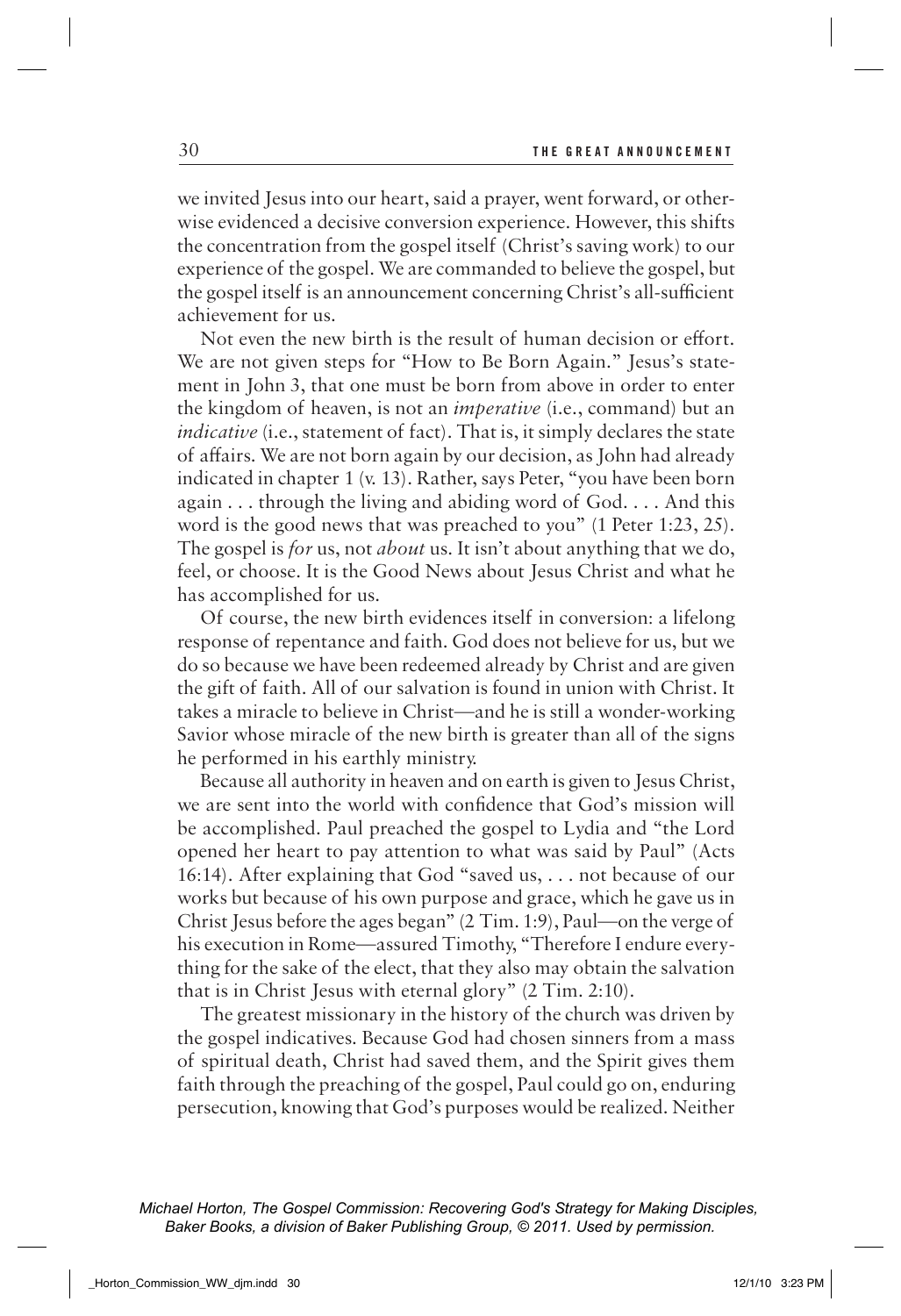Caesar, nor the Jewish leaders, nor the sinners to whom he preached possessed this authority. With the other apostles, Paul was entrusted with the keys of the kingdom—that is, the gospel itself. However, not even he could open the sealed tomb of the fallen heart. The preaching of the gospel seems weak and foolish in the eyes of the world. "But I am not ashamed," he tells Timothy, "for I know whom I have believed, and I am convinced that he is able to guard until that Day what has been entrusted to me" (2 Tim. 1:12).

A missionary friend once said that when his plane approached the Mumbai airport and he saw the masses of people below, he was overwhelmed with the impossibility of his task. Then he remembered that he was not commissioned to save these people, or even to open their hearts to believe the gospel, but simply to proclaim it, and God would gather his people. That made all the difference, he said, and he was liberated to fulfill his calling. There can be no recovery of delight in the Great Commission without a renewal of the church's conviction that it not only came into being but is sustained in every moment by the will and work of the Father, in the Son, by the Spirit. It is this confidence that motivates a missionary in Saudi Arabia to labor for years before witnessing a single conversion. So why do so many of us, as American Christians, measure success in our own churches by other standards, based on what we can accomplish and see on an impressive scale?

Christ's ascension to the right hand of the Father creates the confidence that our going will not be in vain, whether we are sent to China or to our next-door neighbor. The same Word that creates and sustains the church's own existence and growth is proclaimed to the world so that Christ's kingdom expands to the ends of the earth. The Father's decision is irrevocable. Christ's mission is accomplished already, and the Spirit will be just as successful in his labors. Therefore, the Great Commission cannot fail.

Jesus had already prepared the disciples for his departure and the sending of the Spirit (John 14–16). He had told them, "I will build my church, and the gates of hell shall not prevail against it. I will give you the keys of the kingdom of heaven, and whatever you bind on earth shall be bound in heaven, and whatever you loose on earth shall be loosed in heaven" (Matt. 16:18–19). Christ himself has redeemed his church and is now building his church in the power of his Word and Spirit. It is not a kingdom that we are *building* but a kingdom that we are *receiving* (Heb. 12:28).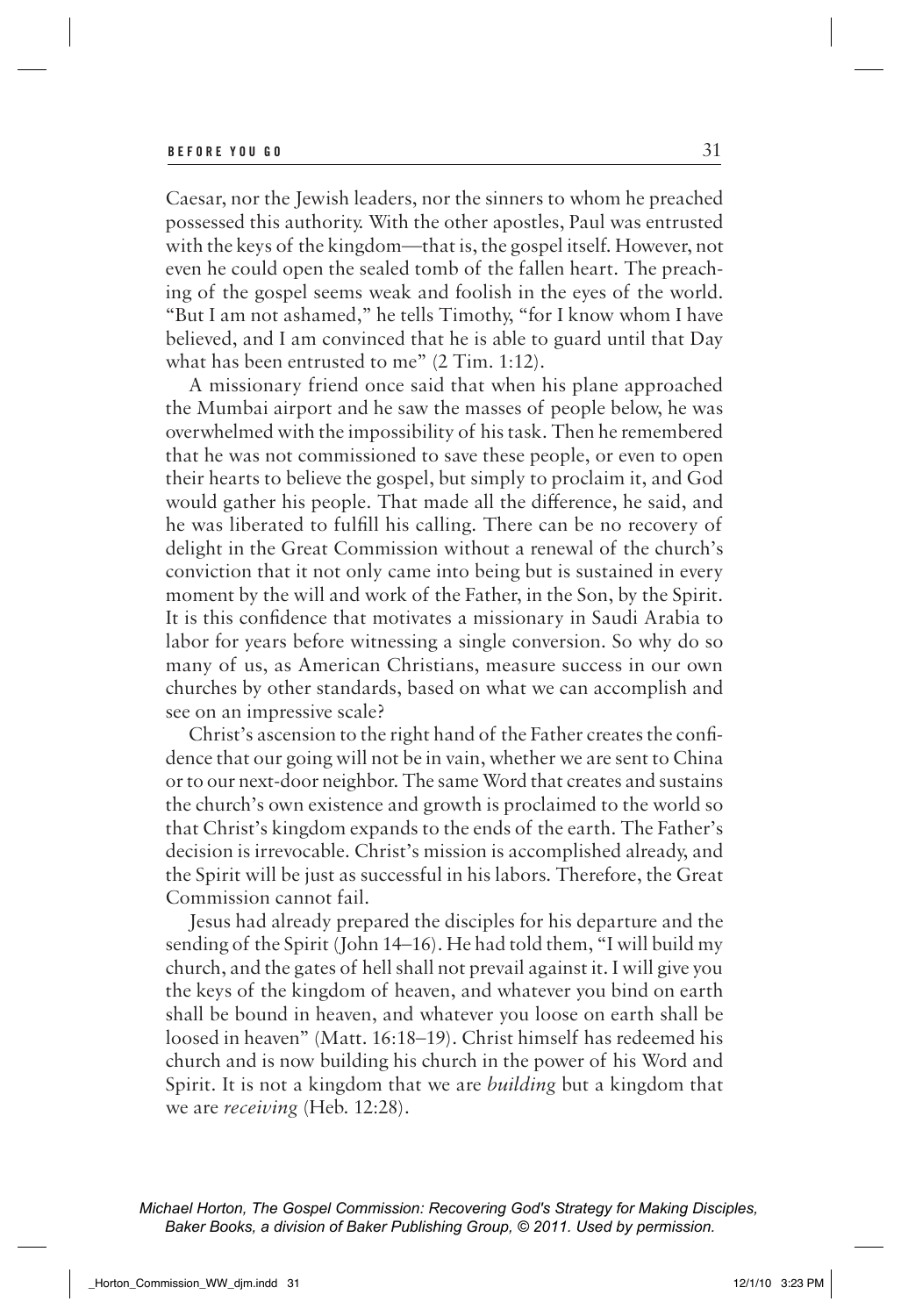#### **In Heaven and on Earth**

The titles "Lord" and "Savior of the world" are familiar in our Christian vocabulary. Apart from the unfolding drama of redemption, they are mere slogans. In fact, these phrases have taken on a less radical meaning in our ordinary usage today. We often speak of "making Jesus our personal Lord and Savior," but this obscures two important points.

First, we do not *make* Jesus *anything*, especially Lord and Savior. It is because he already is Lord and Savior that we are freed from the fear of death and hell. *All authority* belongs to him already.

Second, the gospel announces Jesus Christ not only as your personal Lord and Savior or mine, but as *the* Lord and Savior of the world. All authority *in heaven and on earth* belongs to him. As the risen Lord, he is given by the Father the power to judge and to justify. Salvation is not just "fire insurance" or "sin management." The gospel promises far more than going to heaven when you die. It is an all-encompassing pledge from God for the total renewal of creation. It involves the resurrection of our bodies and the liberation of the whole creation from its bondage to sin and death. What insurance plan, global market, or government agency can claim this kind of authority over life and death? When he returns, Jesus will judge every person and nation and consummate his kingdom in everlasting righteousness and peace. We cannot limit salvation to our private world of the soul; the whole cosmos was created by the Father, in the Son, through the Spirit, and it is upheld and finally redeemed in the same way.

The privatized view of Jesus merely as "personal Lord and Savior" does not really provoke controversy today. After all, our non-Christian neighbors shrug, "Whatever works for you." However, these ascriptions of praise to Jesus Christ were subversive on the lips of early Christians in the Roman Empire. After all, they were titles that Caesar had ascribed to himself. People could believe whatever they wanted to in private. Whatever they found morally useful, therapeutically valuable, or spiritually and intellectually enlightening was fine. In fact, when it came to gods, the more the merrier! The Roman Empire was a melting pot of cultures and religions. However, whatever varied religions and spiritualities it tolerated, Rome insisted that they contribute to the civil religion that included the cult of the emperor. God could have his heaven, or the inner soul, but Caesar was "lord of the earth."

The early Christians were not fed to wild beasts or dipped in wax and set ablaze as lamps in Nero's garden because they thought Jesus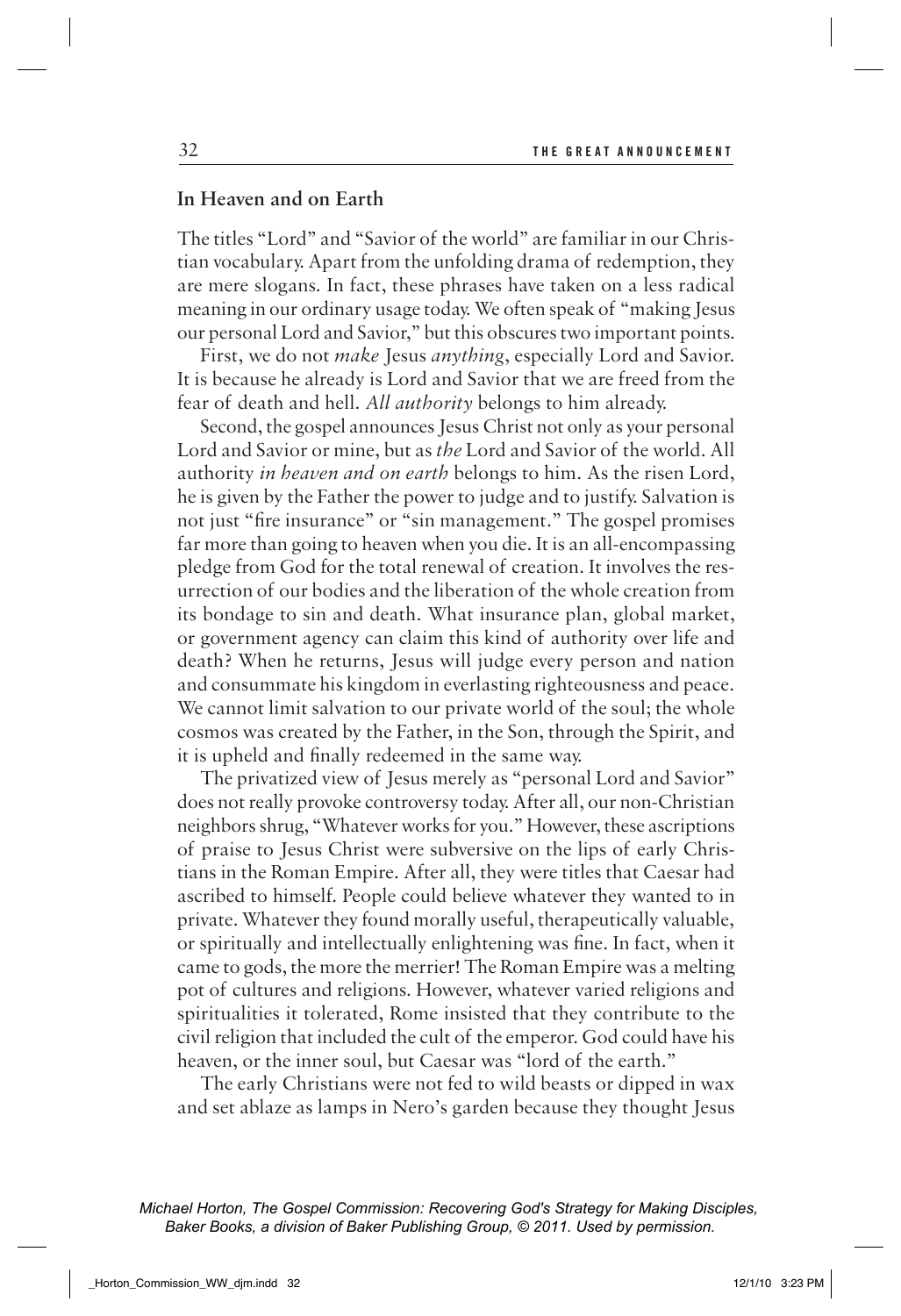was a helpful life coach or role model but because they witnessed to him as the only Lord and Savior of the world. Jesus Christ doesn't just live in the private hearts of individuals as the source of an inner peace. He is the Creator, Ruler, Redeemer, and Judge of all the earth. And now he commands everyone everywhere to repent. All idols are shams. All power and authority not only in heaven but on earth is Christ's. He has cast Satan out of the heavenly sanctuary, where he prosecuted the saints day and night (Rev. 12). And now, having bound the strong man, he is looting his house on earth, taking back what rightfully belongs to him (Matt. 12:29).

We can only imagine the offense that such testimony as the following might have aroused in Caesar or his emissaries:

For by him all things were created, in heaven and on earth, visible and invisible, whether thrones or dominions or rulers or authorities—all things were created through him and for him. And he is before all things, and in him all things hold together. And he is the head of the body, the church. He is the beginning, the firstborn from the dead, that in everything he might be preeminent. For in him all the fullness of God was pleased to dwell, and through him to reconcile to himself all things, whether on earth or in heaven, making peace by the blood of the cross. (Col. 1:16–20)

Later in Colossians Paul writes,

And you, who were dead in your trespasses and the uncircumcision of your flesh, God made alive together with him, having forgiven us all our trespasses, by canceling the record of debt that stood against us with its legal demands. This he set aside, nailing it to the cross. He disarmed the rulers and authorities and put them to open shame, by triumphing over them in him. (Col. 2:13–15)

The "rulers and authorities"—whether sin, death, and Satan themselves or their earthly lackeys who spread destruction to the ends of the earth—are already divested of their ultimate power. Like the deceiver himself, they fall over themselves in a stupor of pride, oppression, and persecution of the church, but they will all be brought down; their time is short (Rev. 18). Even in his "weakness," God has made a mockery of the powerful of this age (1 Cor. 1:25–29).

Caesars may still rule and demand the proper temporal allegiance of their subjects (Rom. 13:1–7), but they rule at the pleasure of the